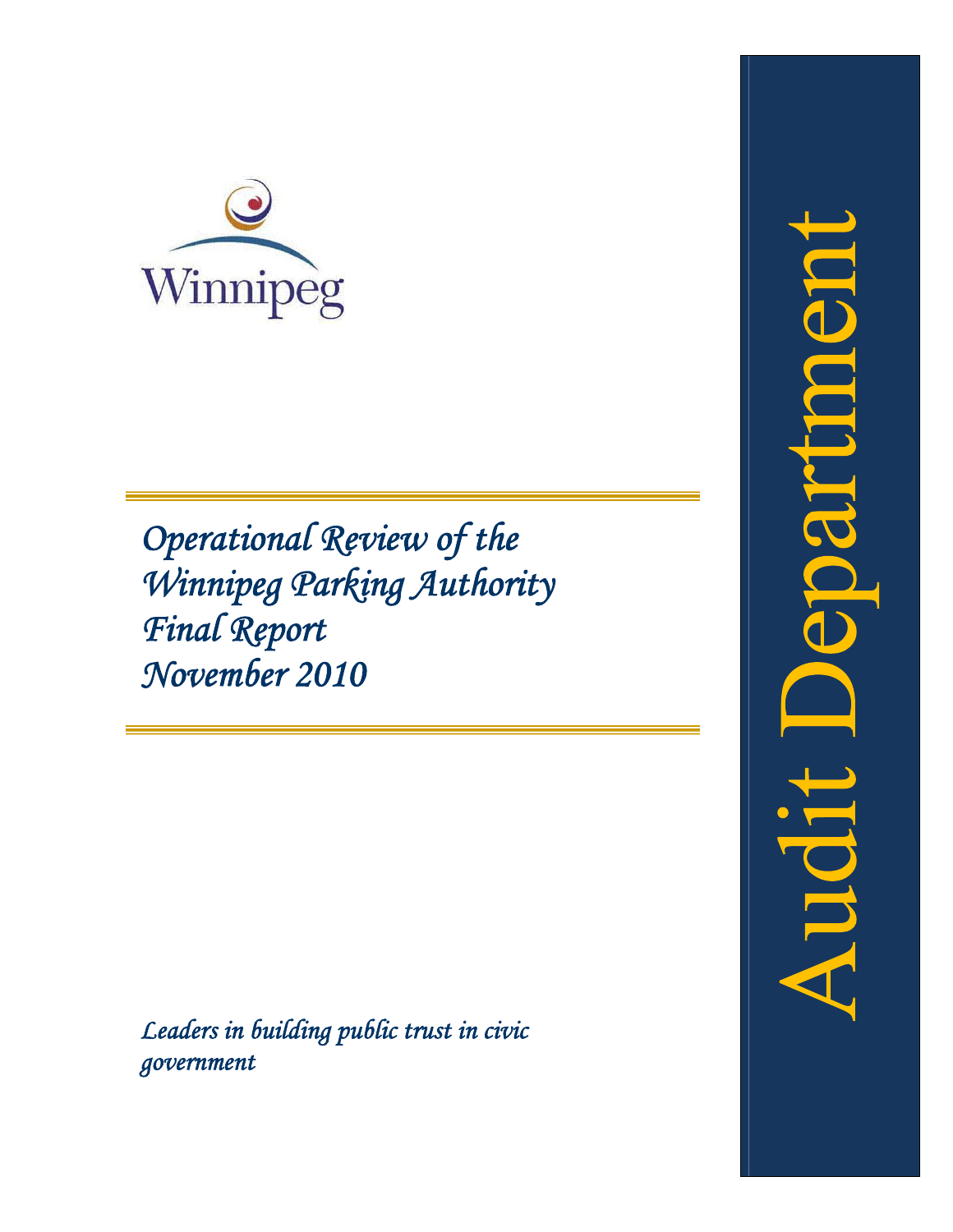# **TABLE OF CONTENTS**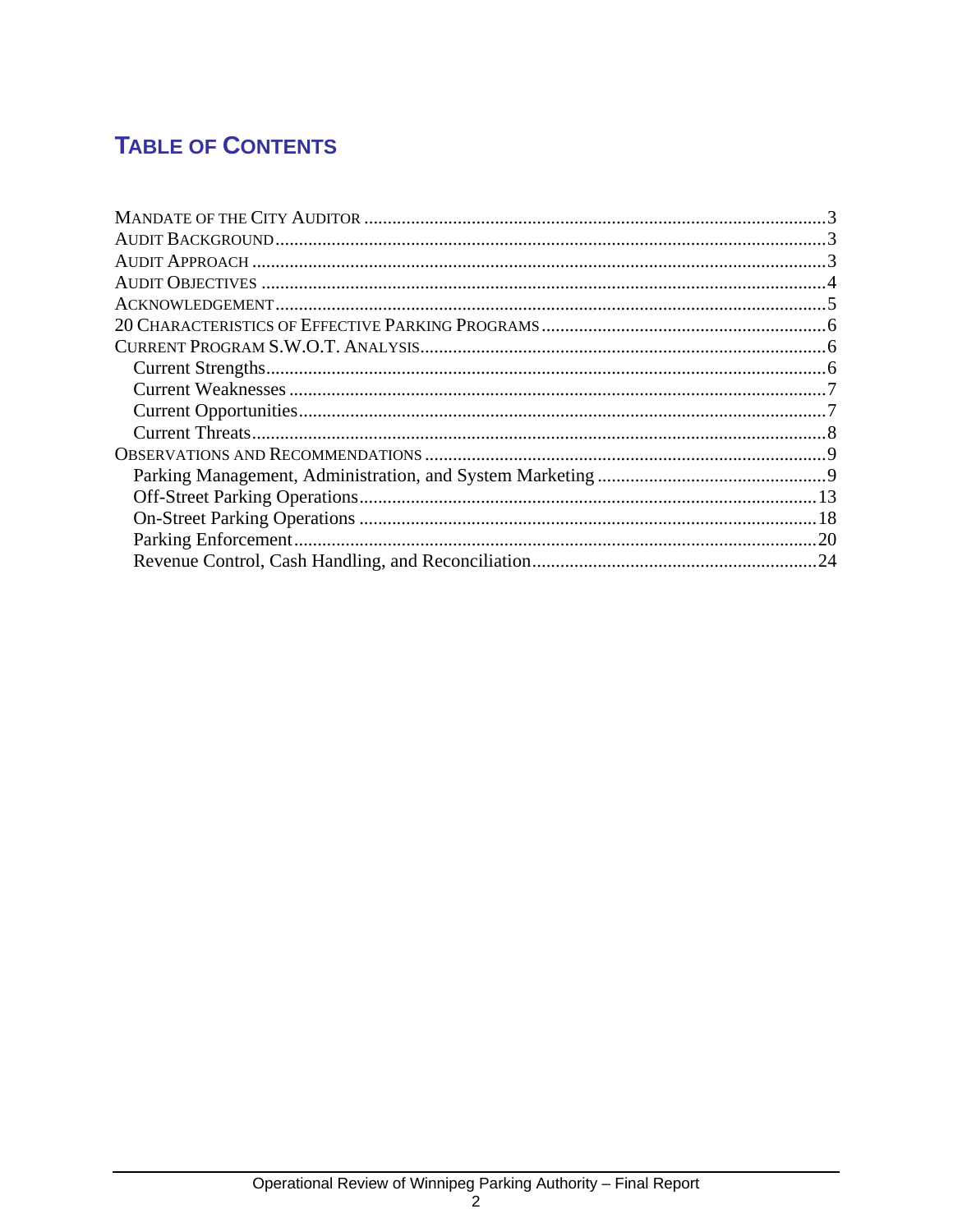# **MANDATE OF THE CITY AUDITOR**

The City Auditor is a statutory officer appointed by City Council under the *City of Winnipeg Charter Act*. The City Auditor reports to Council through the Audit Committee (Executive Policy Committee) and is independent of the City's Public Service. The City Auditor conducts examinations of the operations of the City and its affiliated bodies to assist Council in its governance role of ensuring the Public Service's accountability for the quality of stewardship over public funds and for the achievement of value for money in City operations. Once an audit report has been communicated to Council, it becomes a public document.

## **AUDIT BACKGROUND**

Parking is a valuable public resource that affects the life of a city's downtown in many ways. The Winnipeg Parking Authority (WPA) was designated as a special operating agency effective January 1, 2005. The WPA was created to manage City owned on-and-off-street parking resources and parking enforcement. The WPA was created through the amalgamation of functions located within the Planning Property and Development Department (off-street public and employee fee-based parking), the Public Works Department (on-street public, residential, and commercial fee-based parking) and Winnipeg Police Service (parking enforcement through the Corps of Commissionaires, enforcement administration and collections).

The WPA is evaluated annually by the Alternative Services Delivery Committee ("ASD") and beginning in 2009, the WPA also incorporated reporting to a Board of Directors composed of the City's Chief Administrative Officer ("CAO"), the Deputy CAOs, and the chair of the ASD.

Since 2006, parking revenues have increased approximately 26% (\$3.07 million), expenses have increased only 12.5% (\$1.15 million), income before other items and other charges have increased 74.6% (\$1.9 million), and net operating revenue has increased 725% (\$2.16 million).

It is important to note that this condition will likely change in the future. The city has recently sold the Winnipeg Square Parkade to a private entity. In 2008, the Winnipeg Square Parkade generated gross revenues of approximately \$2.6 million. As the parkade generated a level of income significantly greater than facility expenses, the loss of this revenue stream will have a significant negative impact on overall net operating income.

According to the Downtown Winnipeg Parking Study completed by MMM Group in 2009, the Winnipeg Parking Authority (WPA) currently controls approximately 15% of the total downtown parking supply – or 5,971 spaces of 38,811 total spaces. This includes both on-street (3,285 spaces) and off-street (1,996 spaces in structures and 690 spaces in surface lots) parking supplies. The WPA controls all of the on-street spaces and approximately 10% of the off-street supply and 11% of the structured parking supply. The amount of WPA controlled off-street parking in downtown will be reduced to approximately 8% after the Winnipeg Square Parkade is removed from its inventory.

## **AUDIT APPROACH**

An operational review of the Special Operating Agencies was included in the City Auditor/Chief Performance Officer's 2009-2010 Audit Plan at the request of the CAO and endorsed by Audit Committee on April 27, 2009. The request to include the review of Special Operating Agencies in the Audit Plan was made in response to the Alternate Service Delivery Committee request of March 6, 2009: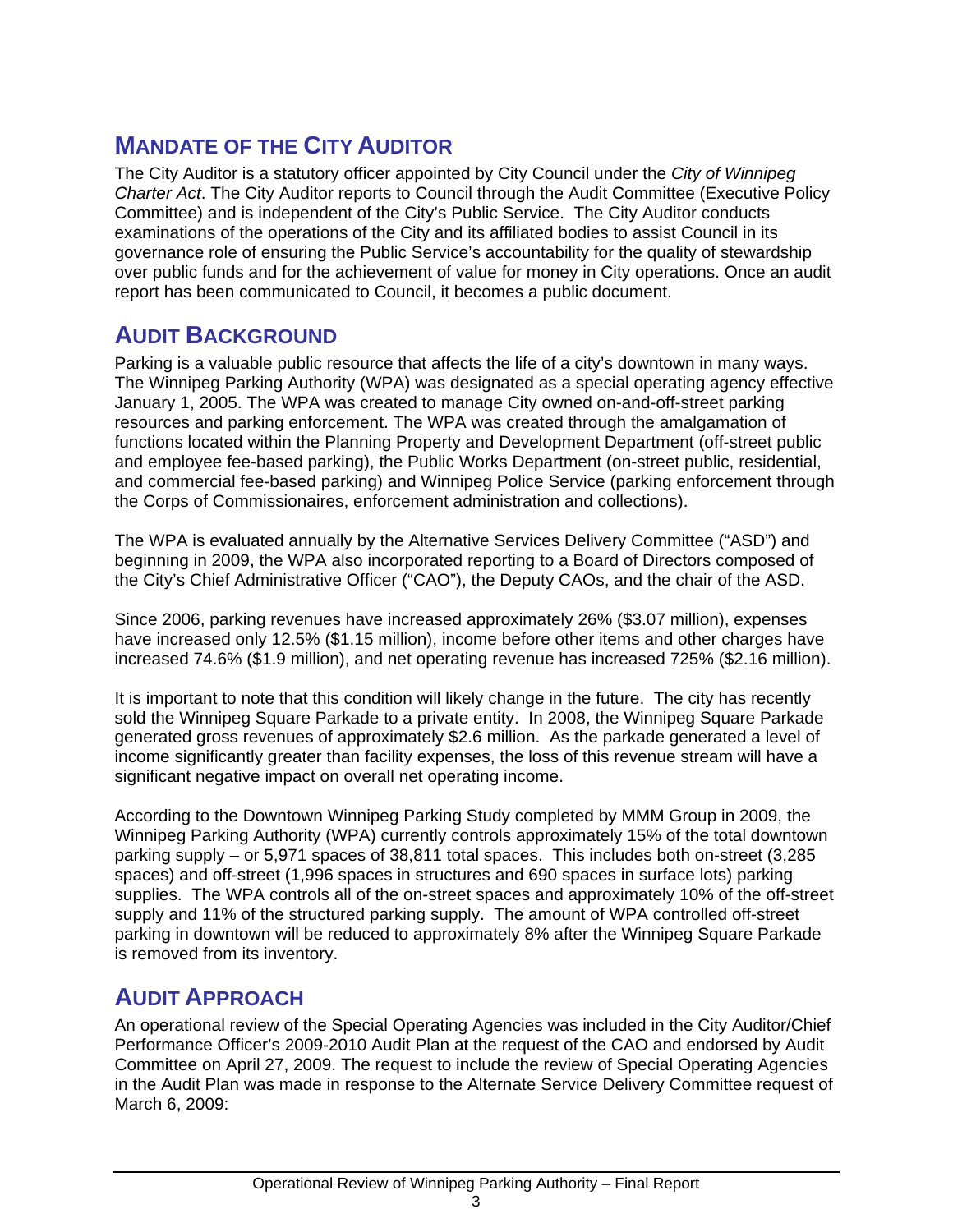"That the Winnipeg Public Service be requested to report back to the Alternate Service Delivery Committee, within 60 days, on the cost of having an operational review conducted by an outside firm on the Winnipeg Fleet Management Agency SOA, Winnipeg Parking Authority SOA, Winnipeg Golf Services SOA and on the Animal Services SOA."

The Audit Department issued a Request for Qualification (RFQ) to identify experienced and capable proponents to conduct an operational review of the Winnipeg Parking Authority. The RFQs were evaluated based on the experience of the proponent and the proposed project approach/methodology. The Audit Department then short listed the most qualified proponents and issued a Request for Proposal (RFP). The RFPs were evaluated based on the experience of the proponent, the proposed project approach/methodology and a fixed price quote. In November 2009, a contract was awarded to Carl Walker Inc. which submitted the proposal determined to be the most advantageous to the City.

## **AUDIT OBJECTIVES**

The work performed under the contract consisted of an operational review of the Winnipeg Parking Authority where Carl Walker reviewed the following areas:

- general operational performance and identifying recommendations to improve the operational efficiency, and effectiveness of the Winnipeg Parking Authority,
- observations on the extent to which reported service performance results are complete, relevant, accurate, balanced and meaningful; and
- opportunities for revenue generation, cost savings and improved management practices and controls.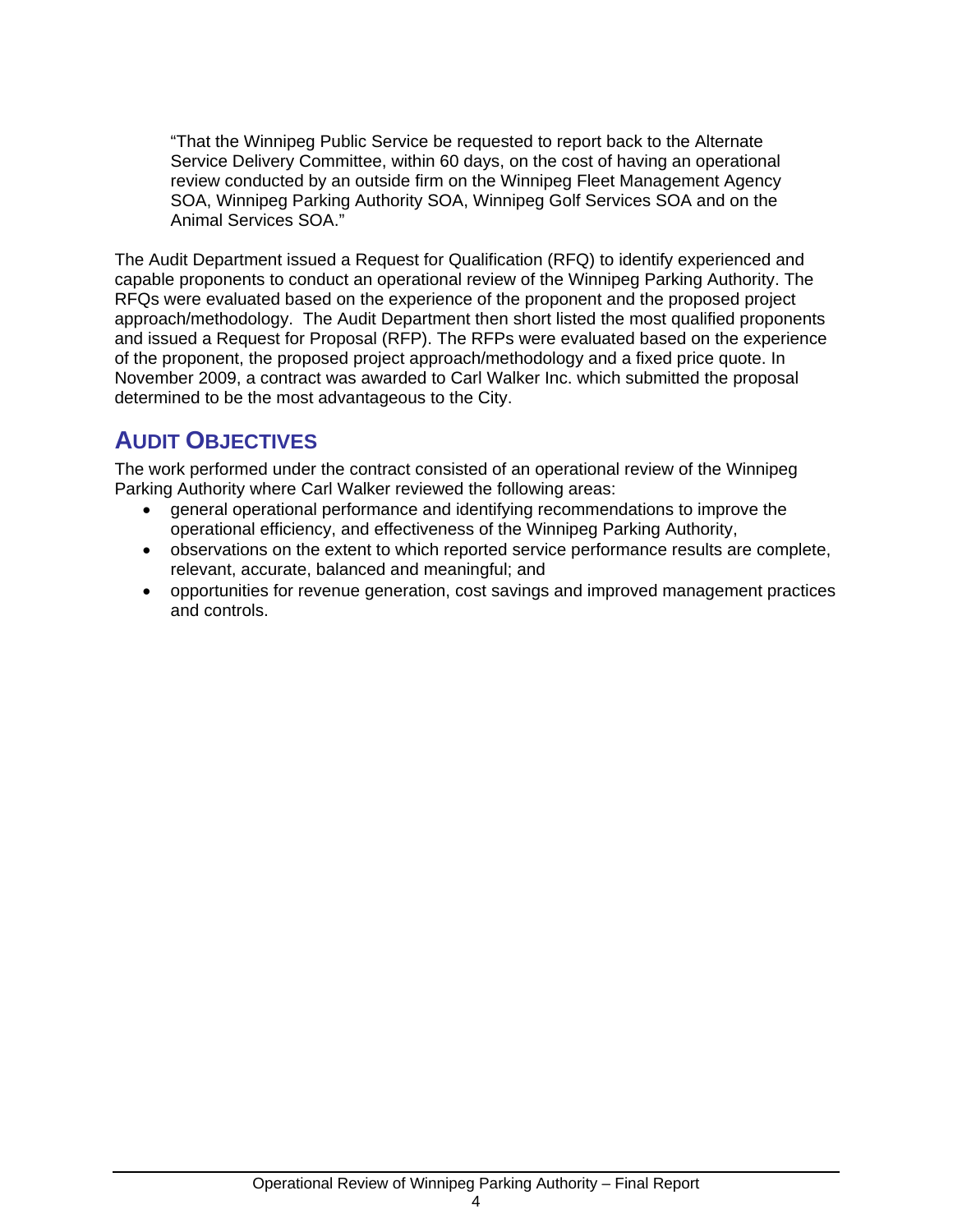## **ACKNOWLEDGEMENT**

The City of Winnipeg's Audit Department would like to acknowledge the assistance provided by the parking management consulting firm Carl Walker who was engaged to conduct the operational review of the Winnipeg Parking Authority. In addition, we would like to acknowledge the assistance of staff from the Winnipeg Parking Authority who were involved in this project, for their assistance in providing time, information, expertise, co-operation and resources throughout the duration of the project.

**Members of the Audit Team** 

Bryan Mansky, MBA, CMA, CIA Deputy City Auditor

Matthew Inman Vice President, Carl Walker

Busi With

November 2010

\_\_\_\_\_\_\_\_\_\_\_\_\_\_\_\_\_\_\_\_\_\_\_\_\_ *\_\_\_\_\_\_\_\_\_\_\_\_\_\_\_\_\_\_\_\_\_\_\_\_\_\_\_\_*

Brian Whiteside, CA•CIA Date City Auditor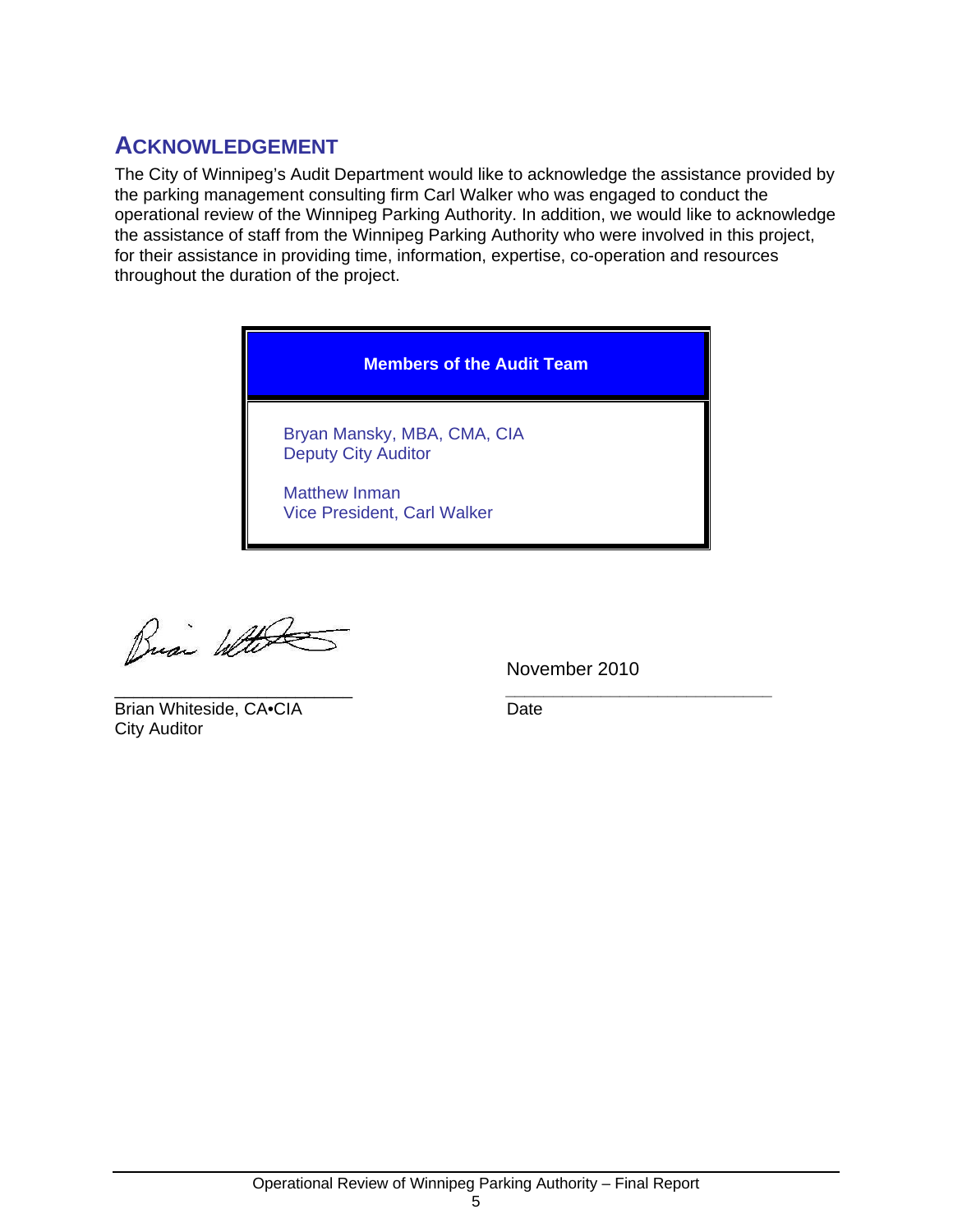# **20 CHARACTERISTICS OF EFFECTIVE PARKING PROGRAMS**

There are significant functions that must be addressed to ensure the parking system is efficient and effective. Based on evaluating numerous municipal parking systems of various sizes and complexities, Carl Walker has identified a set of 20 characteristics that when combined into an integrated, programmatic approach provides the foundation for a sound and well-managed parking system. These characteristics include:

- 1. Clear Vision, Mission and Guiding Principles
- 2. Parking Philosophy
- 3. Strong Planning
- 4. Community Involvement
- 5. Organization
- 6. Staff Development
- 7. Safety, Security, and Risk Management
- 8. Effective Communications
- 9. Consolidated Parking Programs
- 10. Strong Financial Planning
- 11. Creative, Flexible and Accountable Parking Management
- 12. Operational Efficiency
- 13. Comprehensive Facilities Maintenance Programs
- 14. Effective Use of Technology
- 15. Parking System Marketing and Promotion
- 16. Positive Customer Service Programs
- 17. Special Events Parking Programs
- 18. Effective Enforcement
- 19. Parking and Transportation Demand Management
- 20. Awareness of Competitive Environment

While additional opportunities exist to strengthen and enhance the parking system, Carl Walker believes the WPA has addressed each of the twenty characteristics in its relatively short history – some of them very successfully. The WPA is one of the best run, most forward-thinking parking programs Carl Walker has reviewed over the past ten years. This is evidenced by the WPA's professional staff, commitment to incorporating advanced technologies, wide-range of customer services, facility improvements, community involvement, and overall financial performance. In our opinion, the WPA has successfully addressed its initial mission and conforms to or exceeds most recommended industry standards.

## **CURRENT PROGRAM S.W.O.T. ANALYSIS**

A Strengths, Weaknesses, Opportunities, and Threats (S.W.O.T.) analysis of current conditions was developed in order to assist with the evaluation of current parking system operations and management. As with all operations and management reviews, it is important to note that some issues are qualitative in nature while others are quantitative. Therefore, some of the issues identified in this section are based on opinions and perceptions received from stakeholders and Carl Walker's observations of operations and opinions concerning WPA services and performance.

## *Current Strengths*

Based on a review of system information provided by the WPA and a four-day site visit by Carl Walker staff, the WPA appears to have put together a successful parking program in its brief five-year existence. This success includes developing an effective parking enforcement program, significant improvements in parking facility operations and maintenance, considerable stakeholder outreach efforts, and several customer service initiatives and program enhancements.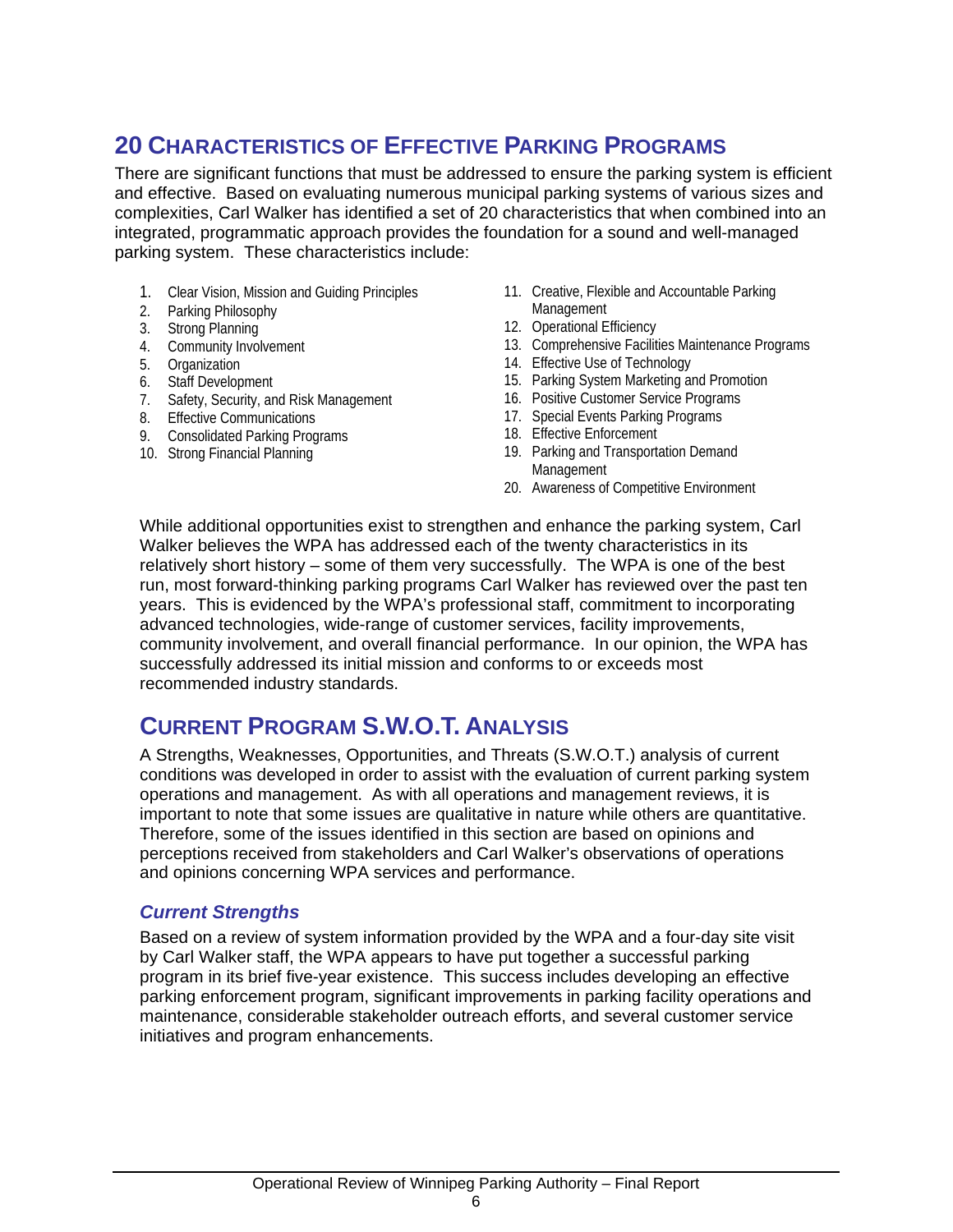## Significant WPA parking operations and management strengths are as follows:

- Parking System is Vertically Oriented
- Current Organization Provides Flexibility
- Clean, Well Organized Facilities
- Appropriate Technologies are Used
- Variety of Parking Options Provided
- Positive Operating Cash Flow
- Can Charge Higher Rates than Market
- Recognizes Role in Development
- Involved in the Community
- Focus on Education
- Awareness of Competitive Environment
- Involved in Downtown Planning
- Seeks to Continuously Improve
- Customer Amenities Offered
- Involved with Industry Organizations
- Strong Parking Philosophy
- Knowledgeable Staff
- Works to Improve Efficiency/ Effectiveness
- Collects a High Percentage of Fines
- Outsourced Appropriate Functions
- Favorable Opinions from Stakeholders
- Recognizable System Brand
- Significant Online Presence
- Encourages Use of Alternative Modes

## *Current Weaknesses*

While the WPA has a significant number of strengths, there are a number of areas where improvements could be made. Significant WPA parking operations and management weaknesses are as follows:

- No Maintenance Reserve
- Small Off-Street Market Presence
- On-Street Rates are Out of Alignment with Off-Street Rates
- Lack of identification and tracking of performance measures
- Facility Maintenance Needs
- Incomplete Auditing and Revenue Control
- Cash Handling Policies Need Improvement
- Lack of Parking Occupancy and Turnover/Duration Data
- Guiding Principles Aren't Directly Aligned with Community Goals

## *Current Opportunities*

The WPA's history of success is a strong indication that it has the ability to address a variety of opportunities for growth in the future. Possible improvement opportunities should be evaluated as part of a larger strategic planning process.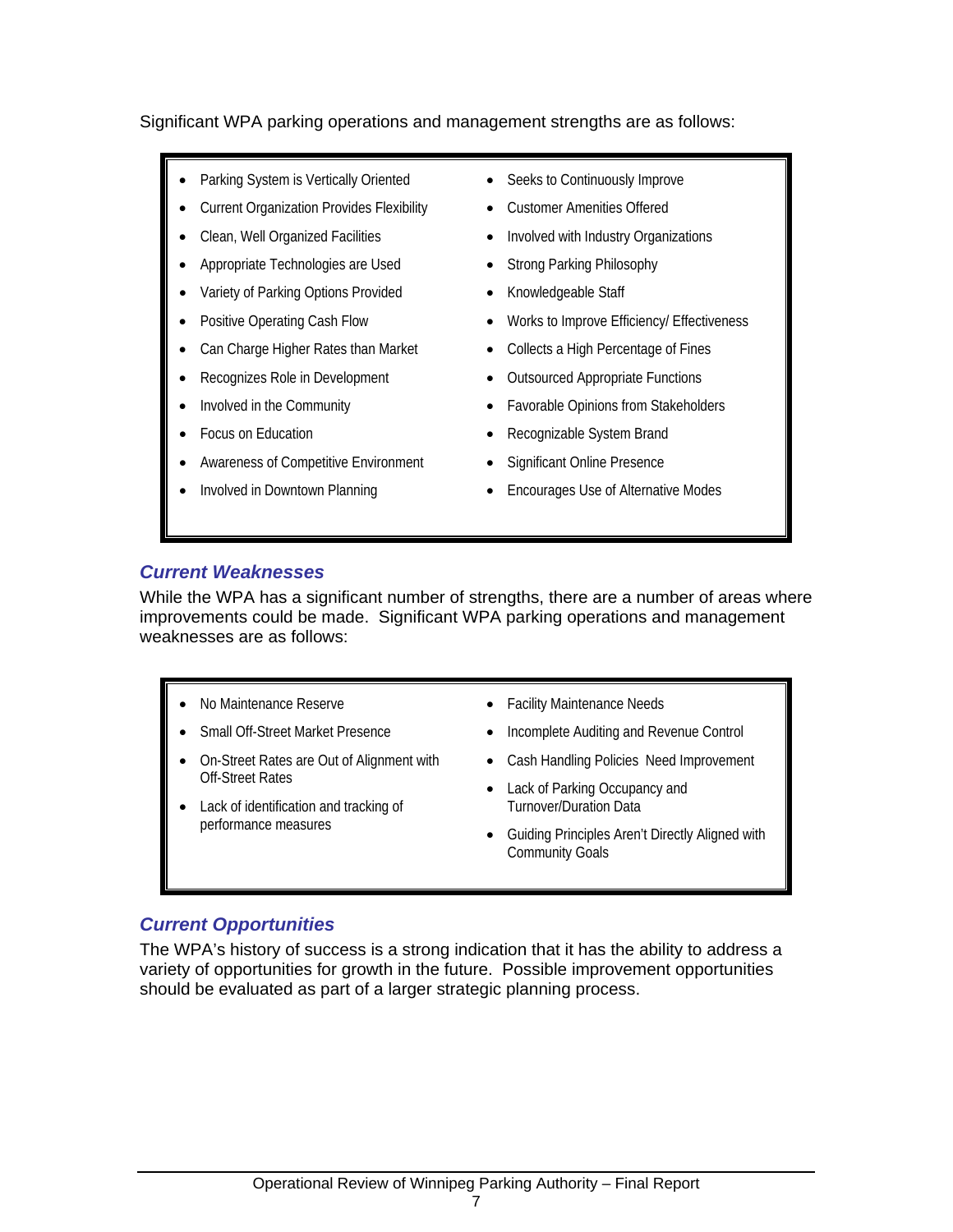Significant WPA parking operations and management improvement opportunities are as follows:

- Investigate Opportunities to Become more Community-Focused
- Conduct a Comprehensive Facilities Condition **Assessment**
- Provide Assistance to Private Parking Operators to Improve Conditions
- Continue Investigating New Technologies
- Develop Design Guidelines for Future Parking **Facilities**
- Develop a WPA Annual Report for Public Review
- Conduct Periodic Customer Surveys

## *Current Threats*

There are a number of significant threats to the continued growth and success of the WPA, as well as the health of the overall downtown parking system. Significant threats to the continued success and stability of WPA parking operations and management are as follows:

- Ability to Fund Maintenance Needs
- Loss of Current Management Staff
- Increase in Parking Demand due to Future **Developments**
- Increased Market Competition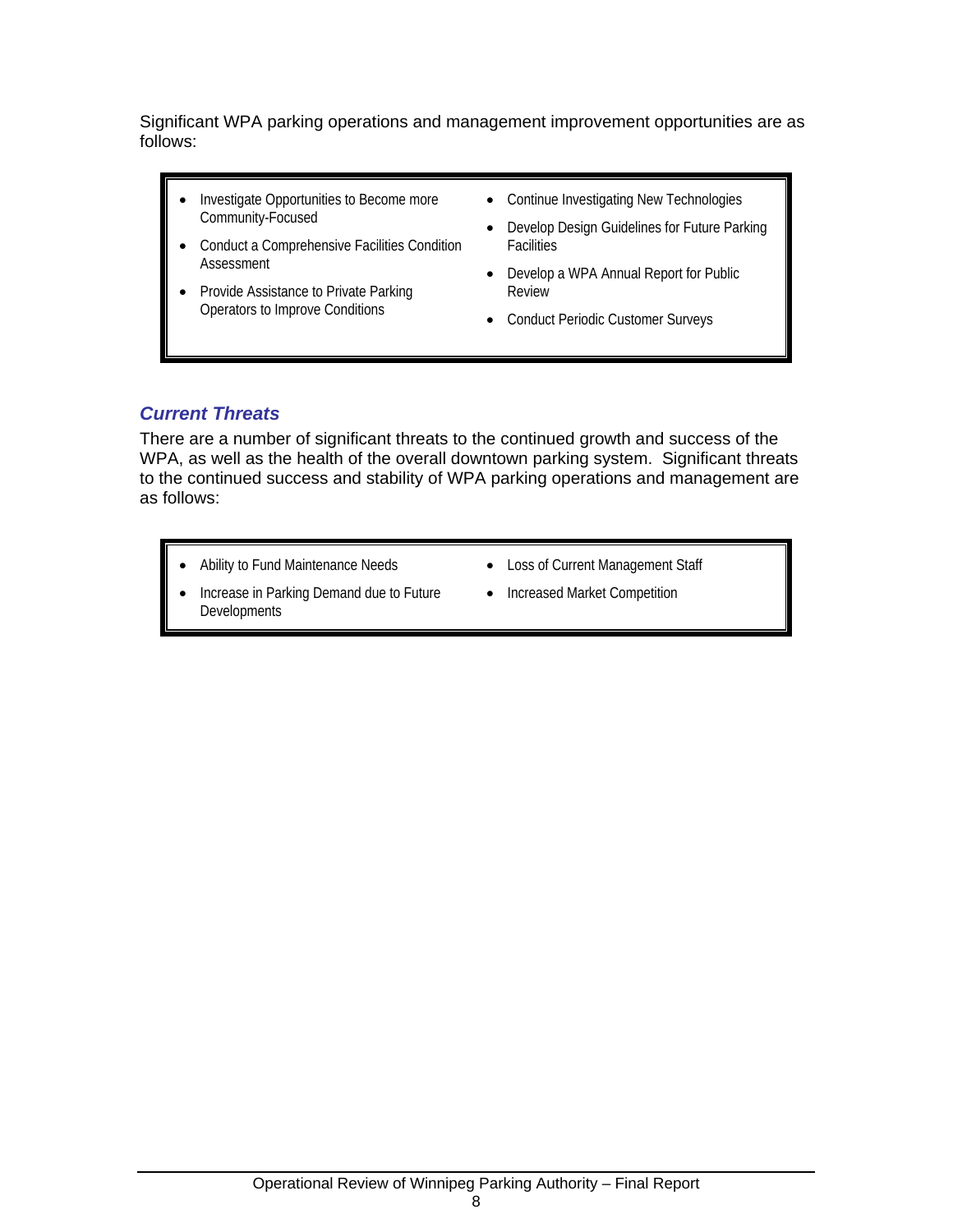## **OBSERVATIONS AND RECOMMENDATIONS**

The remainder of this report details the observations and recommendations. We believe the issues identified are important and implementing the recommendations will assist management in improving parking operations. The section is divided into four main areas:

- 1. Parking Management, Administration, and System Marketing
- 2. Off-Street Parking Operations
- 3. On-Street Parking Operations
- 4. Parking Enforcement
- 5. Revenue Control, Cash Handling, and Reconciliation

## *Parking Management, Administration, and System Marketing*

The WPA is divided into three operational sections:

- Controller (finance and administration) The Controller section is responsible for finance, accounting, auditing, and WPA administration (e.g., front desk operations and permit issuance).
- Enforcement and Compliance (parking enforcement) The Enforcement and Compliance section provides daily parking enforcement and radio dispatch (outsourced to a private enforcement provider), enforcement quality assurance, and citation collections (including liens and seizures).
- Operations and Facilities (on-street and off-street operations). Operations and Facilities is responsible for the operations and maintenance of municipally owned parking facilities (on-street and off-street) and the general maintenance of the city's skywalk system. On-street operations includes meter collections and maintenance (meter maintenance is outsourced to a private provider). Facility operations includes daily operations and staffing (operations and staffing are outsourced for the Millennium Library and Winnipeg Square Parkades), maintenance, and the coordination of special events.

The organization of parking services in the WPA is consistent with most vertically oriented parking management organizations in North America.

## *The WPA Needs to Establish a Facility Maintenance Reserve*

In order to ensure sufficient funds exist for future maintenance needs, it is highly recommended that the WPA establish a facility maintenance reserve. The maintenance reserve should be determined through a condition appraisal of all WPA parking facilities (on-street and off-street) and projections of future capital maintenance needs. While this will not necessarily help with near-term maintenance projects, it will help address future maintenance needs. An alternative to the creation of the maintenance reserve is the retention of retained earnings. WPA should be permitted to retain sufficient earnings to fund the required maintenance of facilities.

## **Recommendation 1**

The WPA should established a facility maintenance reserve or retain sufficient earnings to fund the required future maintenance of the parking facilities.

## *Management Response:*

The Agency agrees with the recommendation, and will propose this in its 2011 strategy and business plan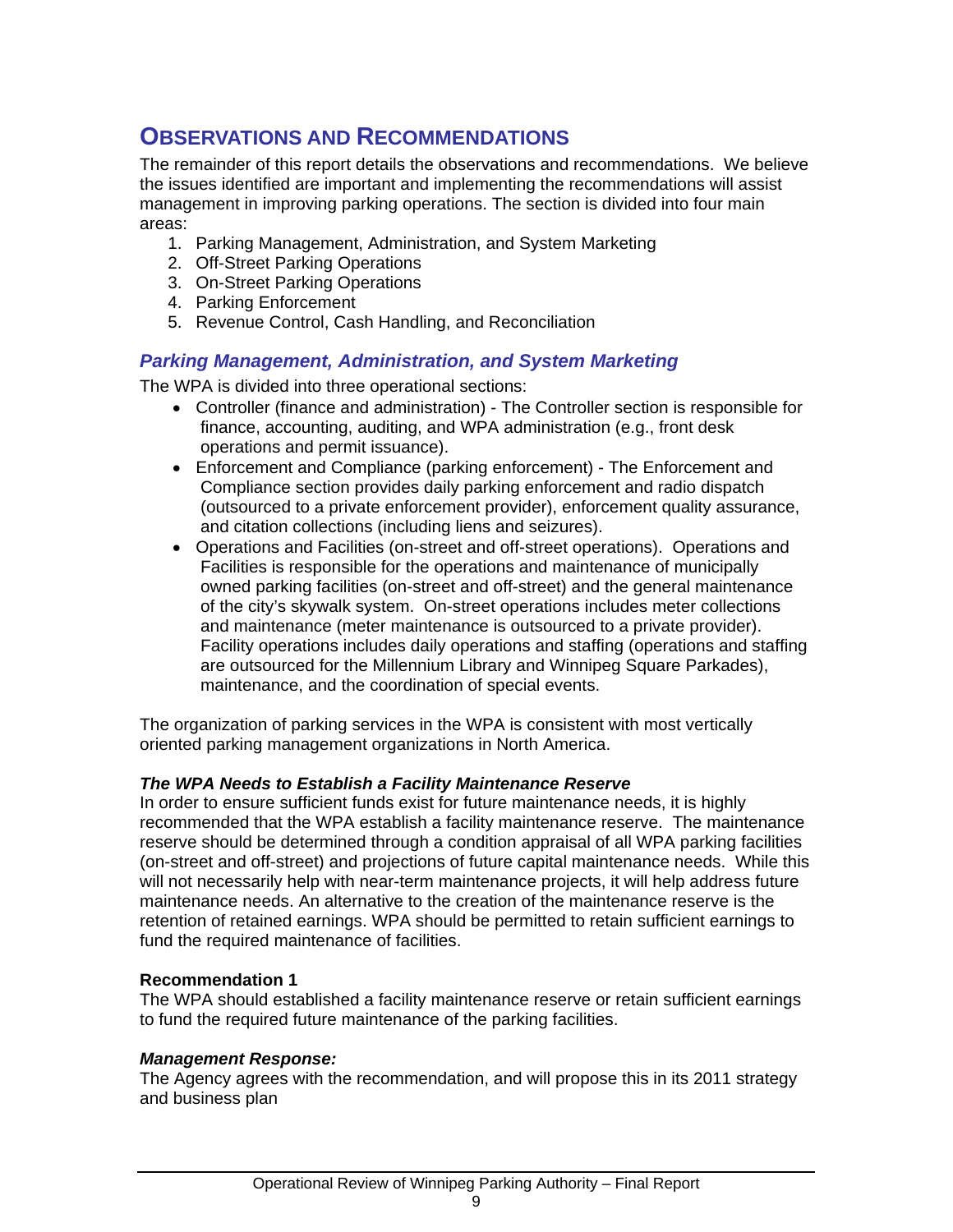## *The WPA Needs to Determine Appropriate Performance Measures and Track Each Measure Consistently*

The WPA does not currently track a significant number of performance measures on a consistent basis. Performance measures are important as they can be used to establish important benchmarks, compare data from year to year, determine the impacts of changes in management strategies and technologies, measure the effectiveness of staff members, identify operational inefficiencies, determine the effectiveness of dollars spent on operations and various expenses, and report on the performance of the WPA.

The WPA has already begun to address this issue. The WPA is participating in the Ontario Municipal Benchmarking Initiative (OMBI) and is currently developing a number of performance measures that will be tracked on a regular basis.

Carl Walker recommends the WPA track the following primary performance measures (not including occupancy surveys, turnover and duration surveys, and customer service surveys):

A. Expense-Related Measurements:

- a. Total System Expenses per Space
- b. On-Street Expenses per On-Street Parking Space (OMBI measure will be tracked in future)
- c. Off-Street Expenses per Off-Street Parking Space (OMBI measure will be tracked in future)
- d. Administrative Charges/Costs per Space
- e. Staffing Costs per Space
- f. Maintenance Costs per Space (new maintenance contract will allow for tracking of off-street maintenance costs)
- g. Equipment and Supply Costs per Space
- h. Total Enforcement Costs per Space (can be estimated with existing data)
- i. Parking System Debt Service per Space
- j. Percentage Breakdown of Parking System Expenses
- B. Revenue-Related Measurements:
	- a. Total Revenue per Space (currently tracked by WPA)
	- b. Total Revenue per WPA FTE
	- c. On-Street Revenue per On-Street Parking Space (currently tracked by WPA)
	- d. Off-Street Revenue per Off-Street Parking Space (currently available for parking structures)
	- e. Percentage Breakdown of Parking System Revenues
	- f. Monthly Permit Revenue per Space
	- g. Transient Parking Revenue per Space
- C. Parking Space Inventory Ratios (will be available after the completion of the 2009- 2010 downtown parking inventory study):
	- a. Percentage Breakdown of Parking Space Types/Locations (e.g., percentage of total WPA parking supply that is located on-street, off-street, in surface lots, and in parking structures)
	- b. Total Number of WPA Downtown Parking Spaces versus the Total Number of Parking Spaces Downtown
	- c. Total Number of WPA Off-Street Downtown Parking Spaces versus the Total Number of Off-Street Parking Spaces Downtown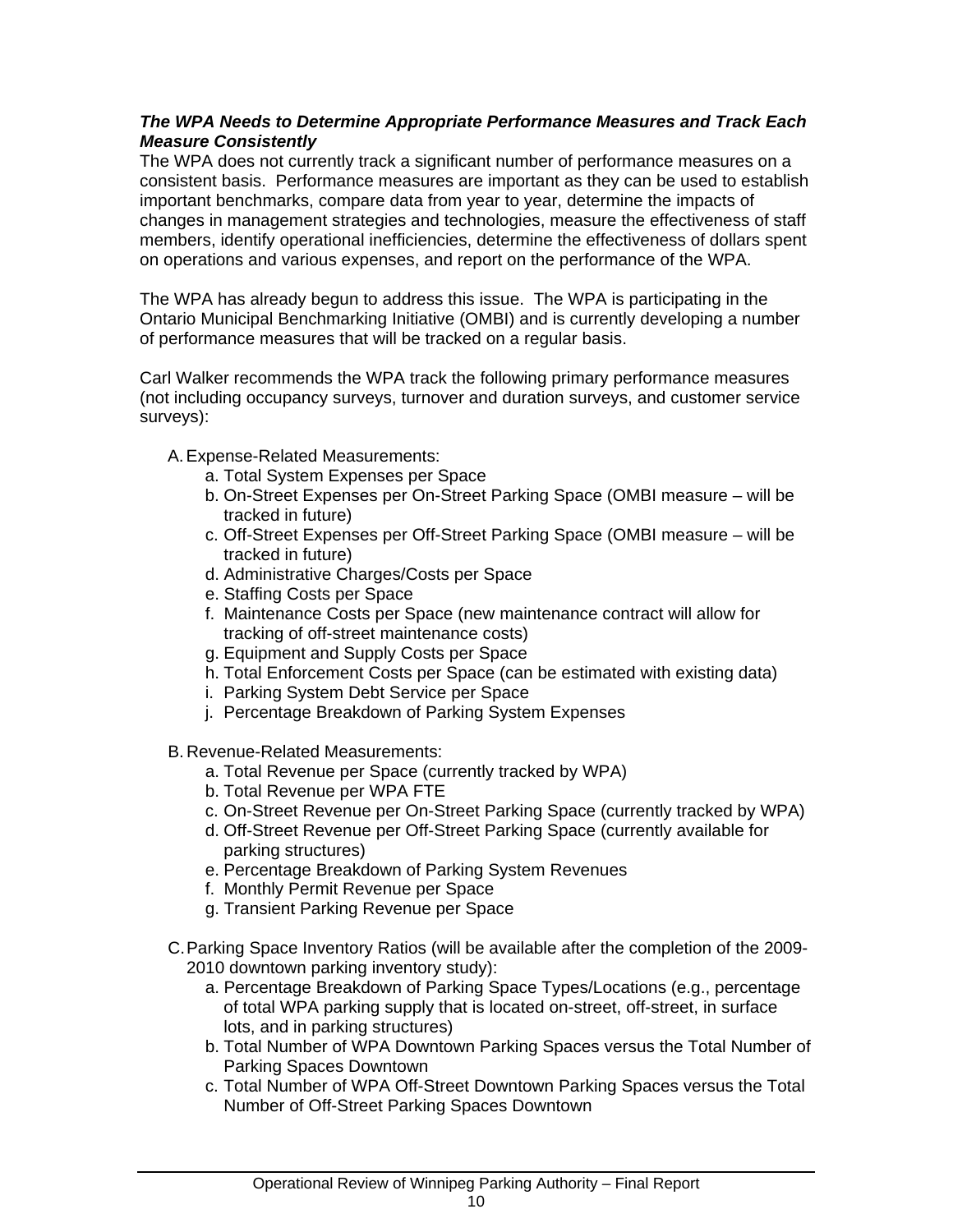- D. Enforcement-Related Measurements:
	- a. Parking Enforcement Officers per WPA Space (this measure helps determine the efficiency of enforcement staffing levels and can help determine the impact of future enforcement efficiency improvements)
	- b. Parking Citations per Enforcement Officer
	- c. Citation Voids per Enforcement Officer
	- d. Citations Issued by Enforcement Zone per Officer (this measure helps determine the efficiency and effectiveness of individual enforcement staff by providing a comparison of citation counts between officers in specific zones)
	- e. Enforcement Revenue per Citation (currently tracked by WPA and part of OMBI)
	- f. Enforcement Expenses per Citation
	- g. Citation Collections versus Total Citations Issued (currently tracked)
- E. Personnel-Related Measurements:
	- a. WPA FTEs per Space (including outsourced employees)
	- b. Equipment Maintenance Response Times

At a minimum, these performance measurements should be tracked on an annual basis and included in future annual reports. Ideally, applicable performance measures should be updated prior to the implementation of any significant operations or management changes to provide a baseline from which the impact of changes can be measured.

As comparison data is not currently available industry-wide, the primary goal of maintaining these performance measures is to track internal performance, provide information to make appropriate changes in operations and management policies/procedures as needed, and provide historical performance data. The historical performance data can be used to compare operational performance and efficiency before and after changes are made (e.g., introduction of new services or technologies, changes in staffing levels, changes in rates/fines, and changes in policies and procedures). When information becomes available to compare the WPA to other programs in the future, appropriate data will already be available if the WPA tracks these performance measures.

#### **Recommendation 2**

Carl Walker recommends the WPA track the following primary performance measures:

- Expense-Related Measurements
- Revenue-Related Measurements
- Parking Space Inventory Ratios
- Enforcement-Related Measurements
- Personnel-Related Measurements

#### *Management Response:*

The Agency agrees with the recommendation, and is currently developing its benchmarking program in accordance with other city departments and OMBI standards. New benchmarks will be included in its 2011 business plan.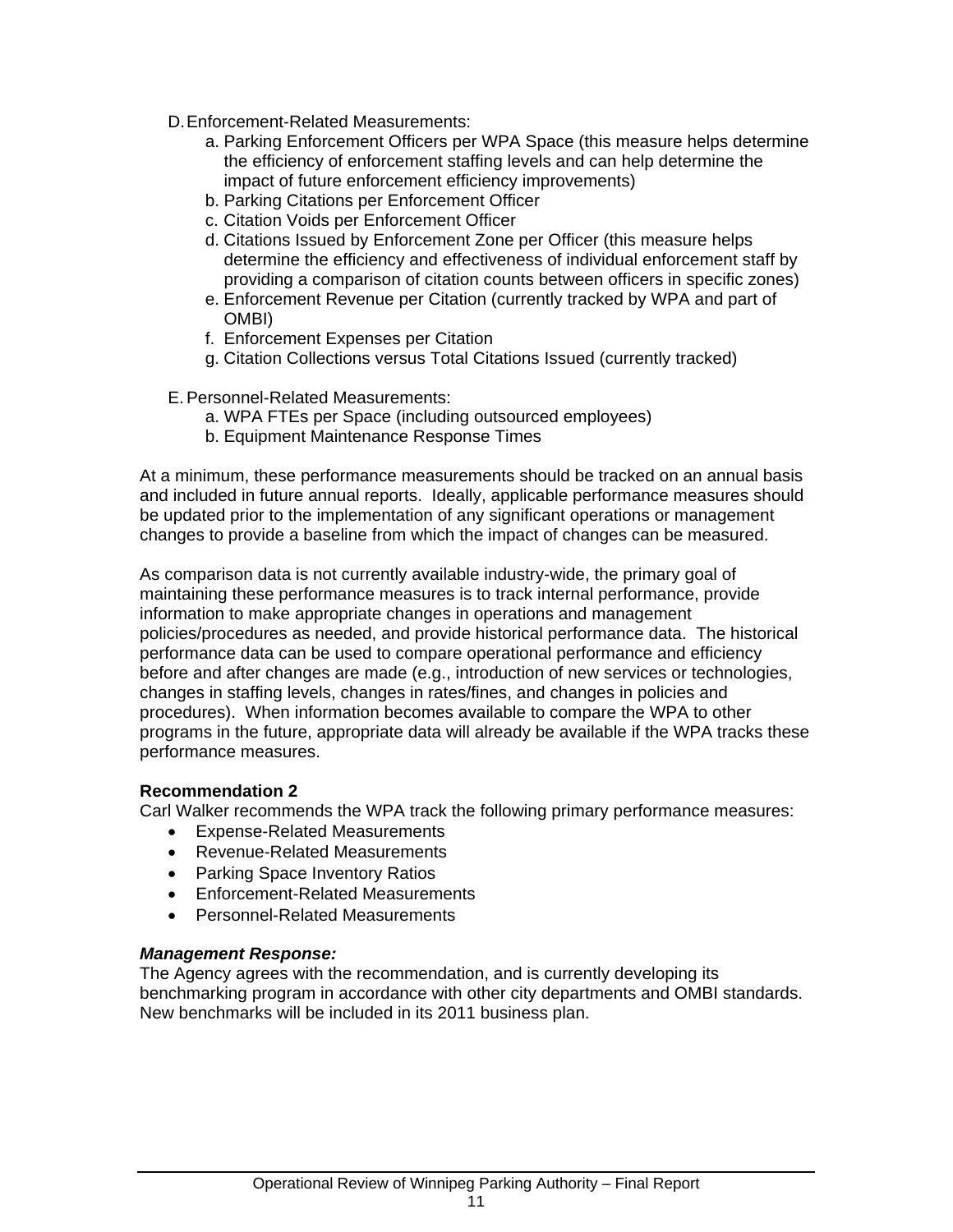## *The WPA Needs to Update and Maintain Parking Utilization, Duration, and Turnover Data*

In order for the WPA to accurately manage overall downtown parking needs, determine current parking surpluses and deficits, properly address future needs, and better determine appropriate parking rates and enforcement service levels, a thorough downtown parking study is required. While a downtown study was recently completed, it focused on current parking inventories and parking rates.

## **Recommendation 3**

Maintaining current parking supply and demand information is a best practice. Parking inventory and occupancy data should be updated at least annually in WPA controlled parking facilities and at least every three to five years for the downtown as a whole (or at other intervals depending on development activity, land use changes, and changes in building occupancy).

## *Management Response:*

The Agency agrees with the recommendation, with the observation that, in Winnipeg, where parking supply demand and pricing are so closely controlled by one private sector company, such data is costly to gather and has less value than in other more rigorous markets. In its 2011 business plan, the Agency will plan to add staff time to include this regular measurement process.

## *The WPA is connected to downtown stakeholders.*

The WPA has nurtured strong ties to a variety of downtown stakeholder groups and organizations. For example, the WPA has worked on a number of cooperative efforts with the Downtown Winnipeg BIZ including marketing efforts and downtown security. In addition, the WPA has involved a number of stakeholder groups in their current strategic planning process. The stakeholder groups that Carl Walker staff talked to stated they were very appreciative of the efforts that the WPA has made to keep them involved in parking system operations and management discussions. This level of communication should be maintained going forward.

## *The WPA Needs to Update its Mission and Vision Statements, as well as its Guiding Principles*

A current weakness of the WPA is that the current guiding principles, while beneficial, are very internally focused and do not help define where the WPA fits into the greater goals and objectives of the downtown community. They also do not provide sufficient direction relative to what areas the WPA should focus its efforts and what directives should guide parking management and planning.

## **Recommendation 4**

It is recommended that the WPA and the City of Winnipeg revise the parking authority guiding principles to better align them with community goals. The guiding principles should be updated through a strategic planning process with guidance and input provided by appropriate parking system stakeholders.

## *Management Response:*

The Agency agrees with the recommendation, and will provide an update in its 2011 strategy and business plan.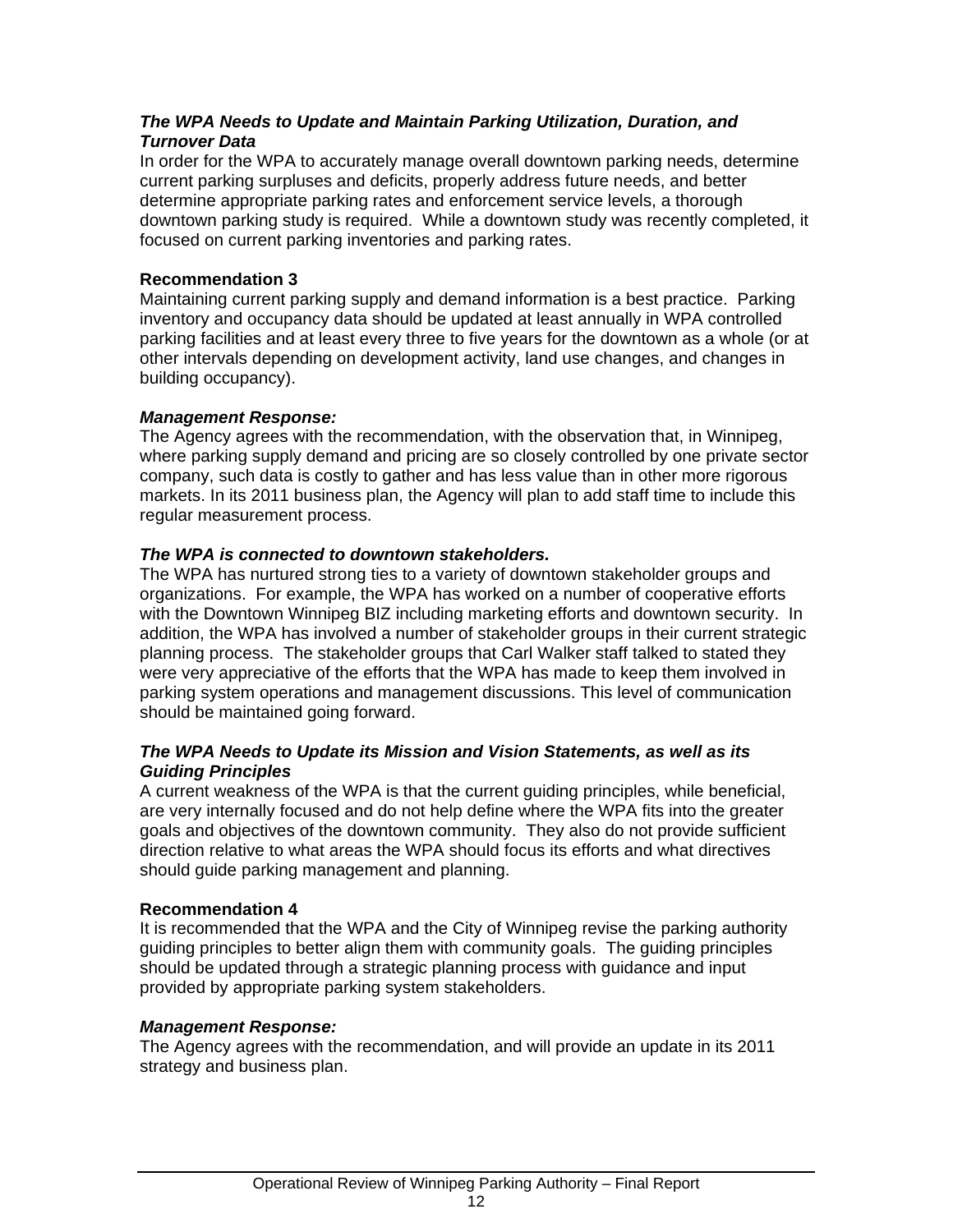## *The WPA Should Develop a Publicly Available Annual Parking Authority Report*

The WPA is currently working on developing a parking annual report. The primary purposes of a publicly available annual parking report would be to identify key authority issues and challenges, promote parking authority achievements, document the "state of parking" for the community, educate the public concerning parking issues and programs, and build confidence and credibility in the parking authority. The report would provide the necessary information in an easy to read, summarized format that is suitable for marketing. Examples of similar documents can be found online for the Calgary Parking Authority (*Spotlight on Parking*), Toronto Parking Authority, Pittsburgh Parking Authority, and the Miami Parking Authority.

## **Recommendation 5**

The WPA should prepare a parking authority annual report that is available for public review.

## *Management Response:*

The Agency agrees with the recommendation, and will produce a public report posted on its web site starting with the 2010 fiscal year.

## *The WPA Should Improve/Update Its Website and Online Parking Map*

The WPA provides a significant amount of information via its website, and is currently working on website improvements. This includes maps, program information, products/services information, brochures, instructional videos, forms, and frequently asked questions. In addition, the WPA website offers customers the opportunity to pay for parking citations online. Currently, the WPA website is a subset of the current City of Winnipeg website.

While the WPA website provides a significant amount of information, the overall design and organization of the site needs to be improved. Advanced parking authority websites are often independent from city websites with unique design features and branding. They also include additional features such as interactive maps, parking facility locator tools, news releases, and local event information. Examples of well-designed websites would include the sites for the Toronto Parking Authority, Calgary Parking Authority, EasyPark in Vancouver, and the Miami Parking Authority.

## **Recommendation 6**

The overall design and organization of the website needs to be improved. Features such as interactive maps, parking facility locator tools, news releases, and local event information should be incorporated

## *Management Response:*

The Agency agrees with the recommendation, and is currently working on a redesign to be completed by the end of the 2010 calendar year.

## *Off-Street Parking Operations*

The WPA currently manages a municipally owned off street parking supply consisting of 1,996 structured parking spaces (all located downtown) and 7,212 surface spaces. This includes the 986 spaces located in the Winnipeg Square Parkade, which has been recently sold to a private company. While all of the structured parking spaces are actively operated and managed by the WPA on a daily basis, the WPA's management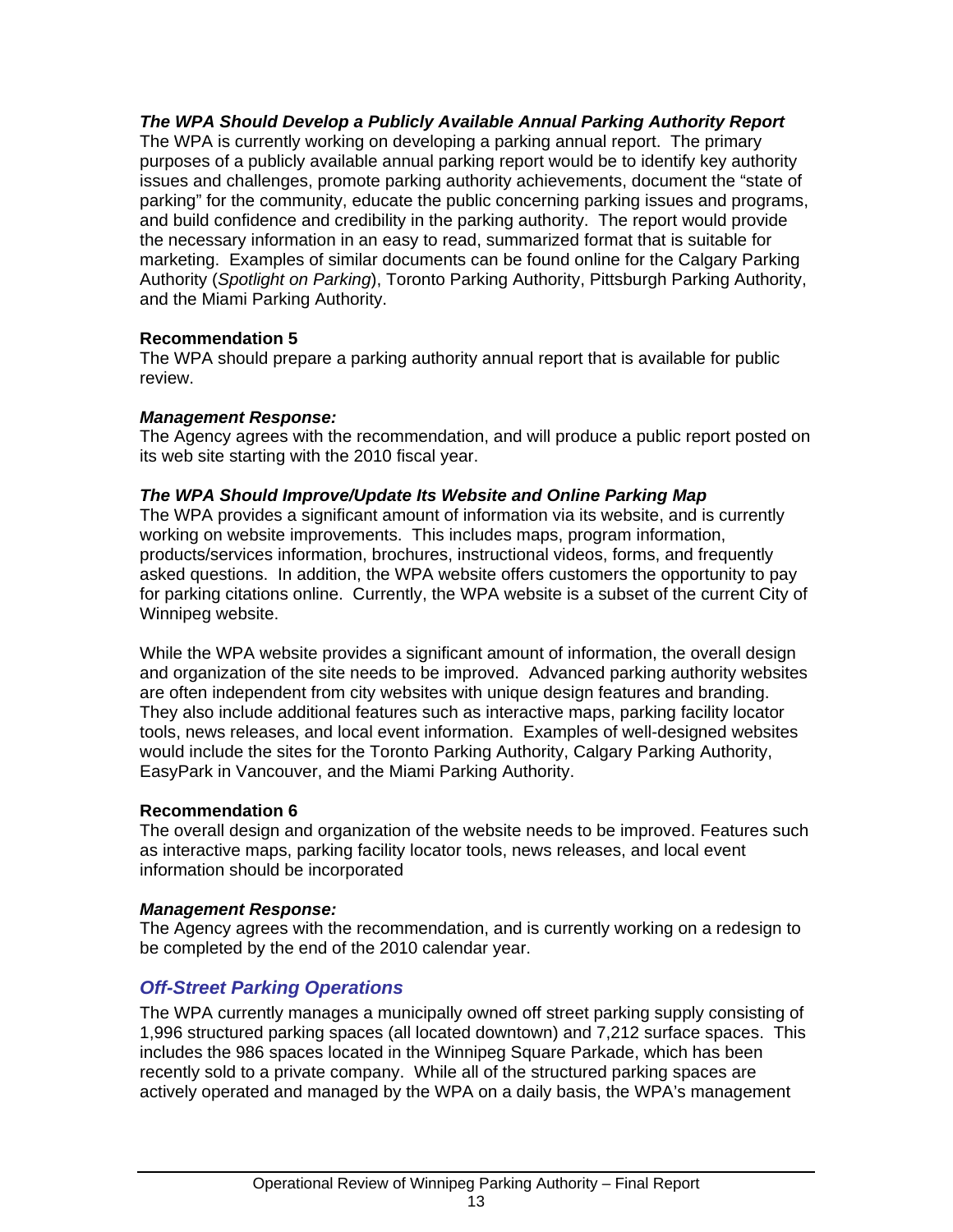focus for the vast majority of the surface parking lots is on maintenance and enforcement.

## *Parking Structures*

The WPA currently manages three downtown parking structures, the Civic Centre Parkade, the Millennium Library Parkade, and the Winnipeg Square Parkade. Parking operations is currently outsourced to a local parking operator (Impark), while the WPA still provides daily operations in the Civic Centre Parkade internally. Staffing in each parking facility consists primarily of cashiers located in each cashier station/booth and roaming low-level security attendants in the Winnipeg Square and Millennium Library Parkades. WPA staff provides additional facility operational functions such as daily deposit reconciliation, voucher auditing and invoicing, collection of pay-in-lane machines and citation payment drop boxes, processing monthly parking purchases and continuing payments, and reviewing/reconciling parking operator monthly reports.

## *Surface Parking Lots*

The WPA provides basic operations and maintenance for a significant number of publically owned surface parking lots, the vast majority of which are located outside of downtown Winnipeg. Some of the surface parking supply is located downtown and is used to provide transient and monthly parking (approximately 118 spaces according to the 2009 parking study). However, the majority of WPA surface parking lots serve adjacent city offices and/or buildings.

## *Parking Rates*

Parking rates in WPA parking facilities vary from location to location. Parking rates for transient parking range from \$2.00 per hour in surface parking lots (\$8.00 daily maximum) to \$4.00 per hour in parking structures (\$12.00 daytime maximum, \$19.00 daily maximum)). The WPA offers a reduced maximum fee for evening parking in its parking structures of \$7.00 for customers arriving after 4:00 p.m. and leaving before 8:00 a.m. (although hourly rates are still \$4.00). Monthly parking rates range from \$75.00 for restricted evening parking to \$130 (discounted – non-reserved) to \$265 (12-hour reserved). WPA parking rates are currently significantly higher than average market rates. Average rates in downtown range from \$130 (unreserved) to \$180 (reserved) for monthly parking and are \$2.05 per hour up to an average daytime maximum of \$8.33 for transient parking.

## *The WPA Needs to Address a Number of Parking Structure and Surface Lot Maintenance and Safety Issues*

Based on field reviews, and on the information contained in the WPA's 2009 review of parking structure and surface lot safety and maintenance needs, there are a number of issues that need to be addressed. Overall, the facilities are generally clean and well maintained; however, the following items need to be addressed:

- o The parking surface in the Civic Centre Parkade was very slippery in places. This condition was likely due to frost buildup on structure floors. It appeared that either the parking surface in some locations was not textured or the texturing has worn away. This condition could be improved by applying a textured surface coating or abrading the concrete surface.
- o The height clearance notification in the Millennium Library Parkade (between the first and second levels) is inadequate. The floor-to-ceiling clearance on Level 2 is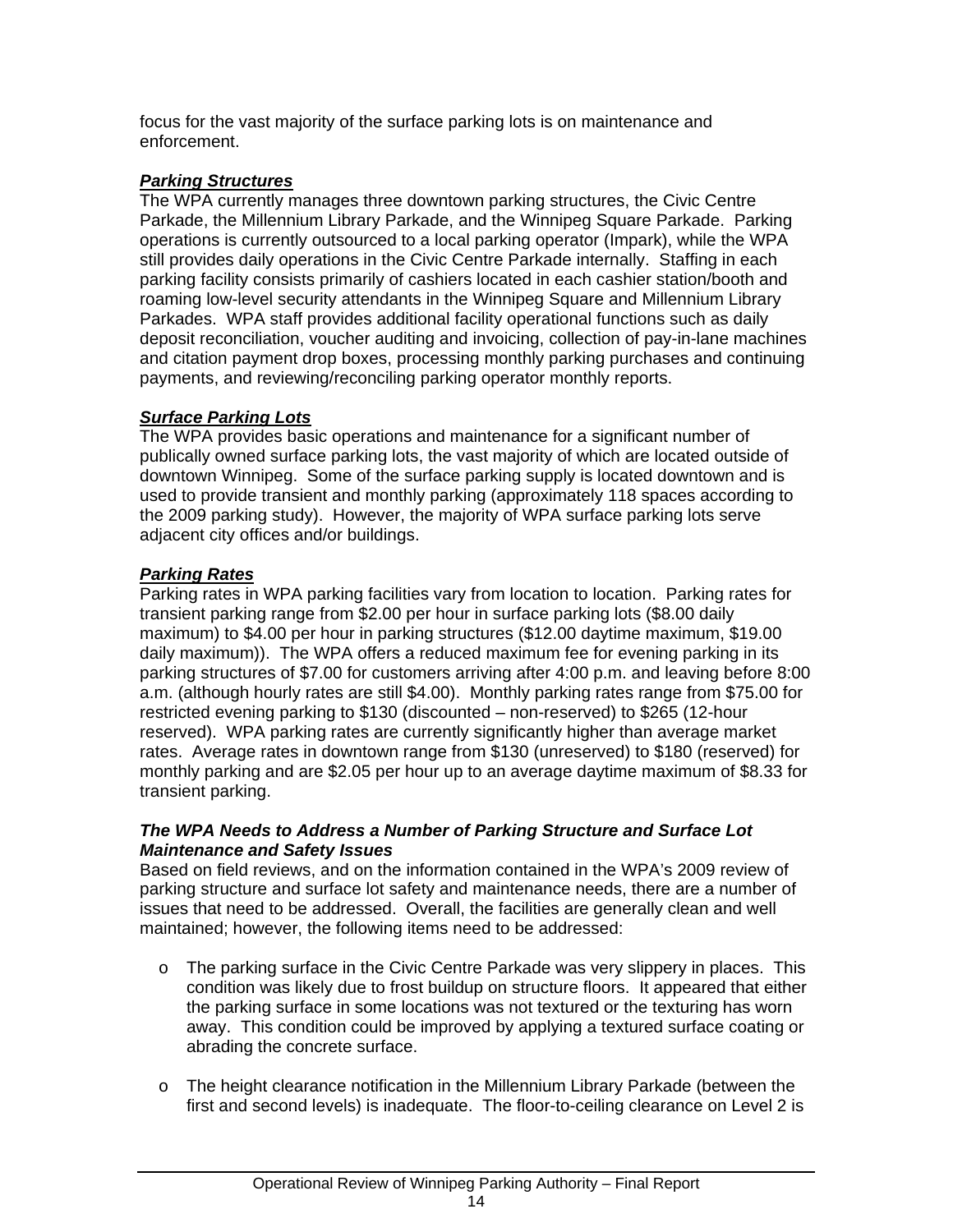less than Level 1. However, the clearance bar for Level 2 is located at the base of the ramp from Level 1 to Level 2; too late for drivers of vehicles that are too high to avoid Level 2. Better notification should be installed on Level 1 to provide earlier notification to drivers.

- o There were a number of areas in the Millennium Library Parkade that showed evidence of water leaks and water intrusion. These leaks may be due to construction work above the parkade and may be eliminated at the conclusion of the construction project. The WPA should ensure these areas are properly repaired.
- o The Millennium Library Parkade was a one-way traffic flow, but drive aisle widths are capable of handling two-way traffic. This could result in vehicles driving the wrong way down drive aisles. In order to reinforce the desired one-way traffic flow, directional arrows need to be repainted and additional arrows/signage should be added.
- $\circ$  There were several areas of standing water noted in the Millennium Library and Winnipeg Square Parkades. It appeared that the water primarily came from vehicles that had entered the structures (melted snow and ice). The standing water could damage parking surfaces and present slip hazards. It would be recommended that parking operator staff, specifically maintenance and/or security personnel, sweep the water to a floor drain to remove the hazard.
- o Additional protection bollards are needed around some of the exit lane access control equipment in the Millennium Library Parkade. The bollards help protect the lane equipment from damage due to vehicular impacts.
- o The WPA needs to continue addressing all of the outstanding issues noted in the 2009 parking facility maintenance and safety review. Typical maintenance and safety issues included improving signage and addressing various safety hazards (e.g., tripping hazards and lighting). The 2009 review also noted that several municipal surface parking lots are not paved. It is recommended to pave surface parking lots (ideally using permeable solutions, if appropriate) if the lot is going to be used for long periods of time (e.g., five or more years).
- o All parking cashier booths and platforms need to be reviewed, repaired, replaced, and/or repainted.

## **Recommendation 7**

The WPA needs to address several previously identified Parking Structure and Parking lot maintenance and safety issues.

## *Management Response:*

The Agency observes that these maintenance items are relatively minor, in some cases related to the time of year the consultants visited, or related to the deferred condition of major structural repairs in each facility, or related to the position of the site relative to river banks, or to the short or long term disposition of the property. The Agency has established the Canadian Parking Association national standard for maintenance and operation of its facilities, and is committed to retaining its facilities at this standard over the long term. The maintenance items noted above will be addressed as the Agency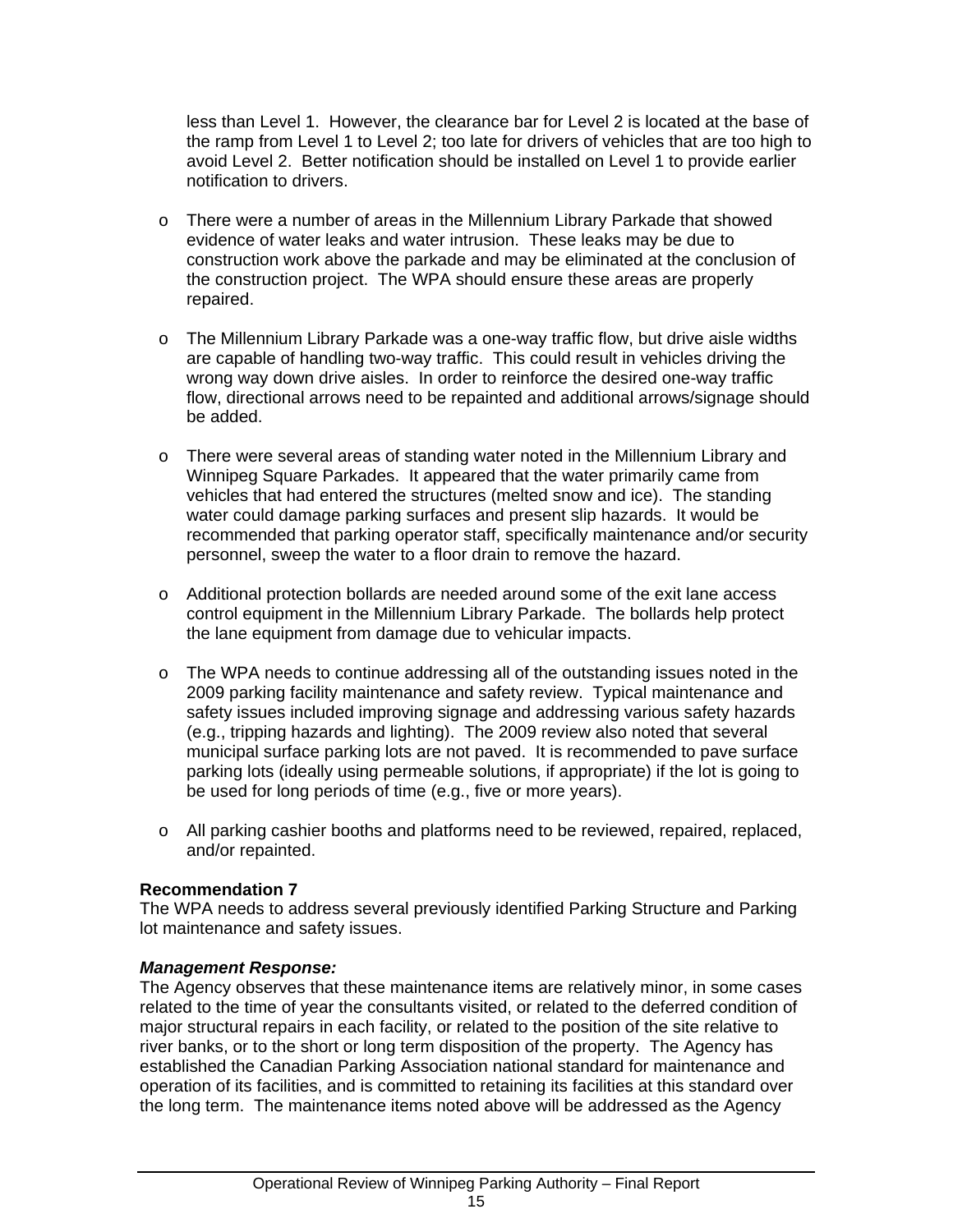implements its long term infrastructure repair plans over the next 5 years, as will be proposed in its 2011 strategy and business plan.

## *Full Condition Appraisals (Including Improvement Cost Estimates) are Needed for All Surface Lots.*

The WPA does not have current condition information for all city-owned surface parking lots. This information is required to accurately determine maintenance needs, quantify maintenance costs, and project appropriate future capital requirements.

#### **Recommendation 8**

It is recommended that the WPA conduct full condition appraisals for all city-owned surface parking lots.

## *Management Response:*

The Agency agrees with the comment and considers that this is a critical infrastructure concern. In 2011 the Agency will hire a consultant to complete a condition report and action plan toward repair and restoration of all city owned surface parking lots within its portfolio.

#### *Customer Service Levels can be Improved at all WPA Attended Facilities*

According to comments received from stakeholders, the WPA has improved customer service program-wide. However, based on field reviews, there are still opportunities to improve basic customer service levels in the WPA parking facilities. This would primarily involve how parking staff interacts with facility customers. While no egregious customer service issues were noted, parking staff was not as friendly with parking customers as they could have been. For example, parking staff did not consistently say hello and thank you to each customer at exit. Parking staff in the Civic Centre Parkade was observed being especially terse with customers. In order to improve the customer service provided by attendants, regular customer service training and customer awareness programs should be developed to help make quality customer service a constant part of facility operations. Many parking programs and parking operators develop customer service campaigns and classroom training programs (e.g., dealing with difficult customer interactions and recognizing customer needs) to help ensure quality service is provided.

In order to ensure all WPA facilities are properly maintained and operated, the WPA should establish a formal mystery shopper program. This program could be handled on a number of levels. First, the WPA could enlist regular parking customers to participate in the program. Customers could email issues and concerns to the WPA or enter their information using an online survey. Second, the WPA could ask employees of key stakeholders to participate in the mystery shopper program. Finally, WPA staff that does not work with parking facility staff could function as mystery shoppers. The mystery shoppers would utilize an approved checklist that ensures key performance issues are reviewed. For the program to work, all results must be documented and mystery shoppers must visit facilities on a regular basis.

#### **Recommendation 9**

In order to ensure all WPA facilities are properly maintained and operated, the WPA should establish a formal mystery shopper program.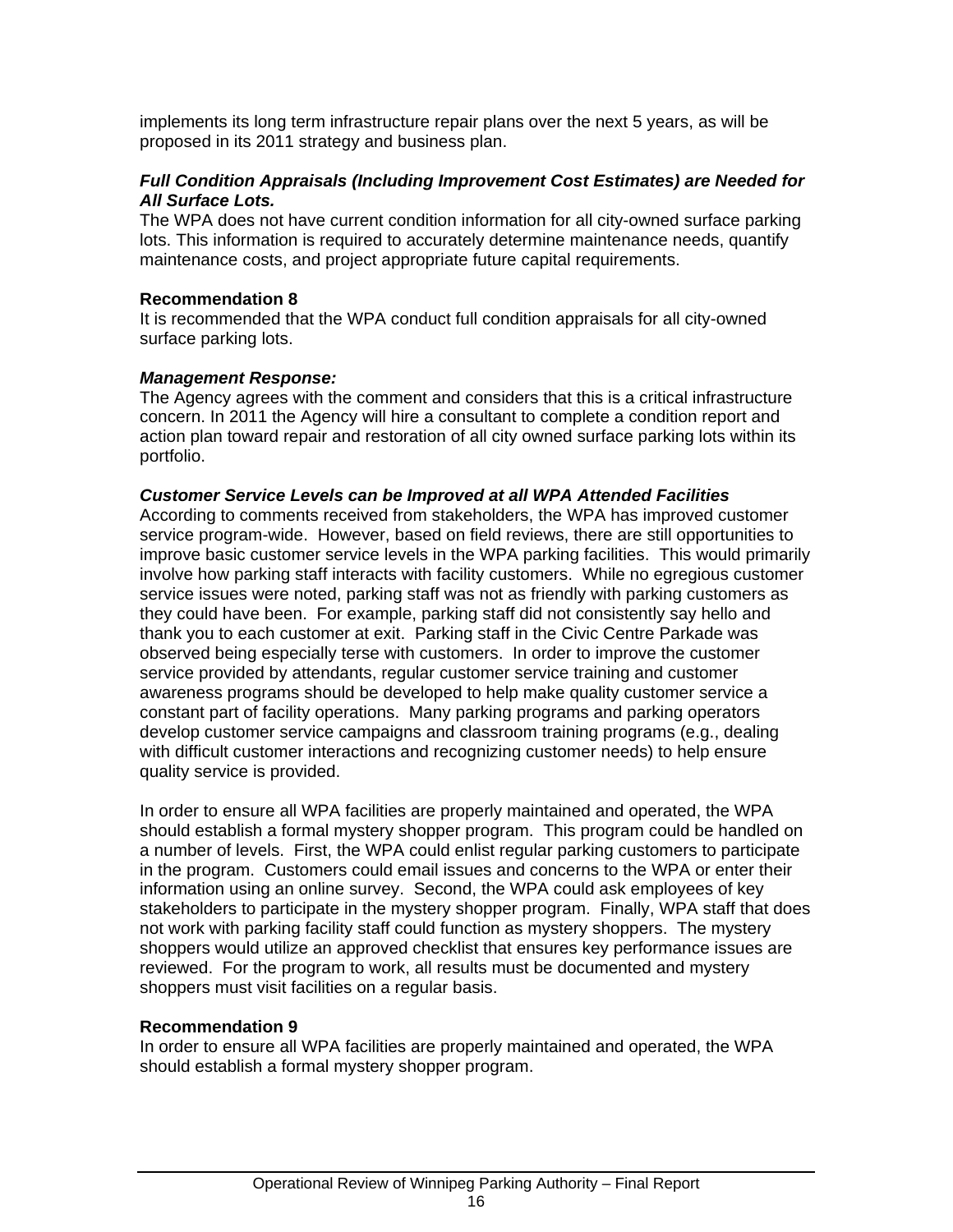## *Management Response:*

The Agency agrees with the comment, and is currently engaged in discussions with Corporate Human Resources in an ongoing effort to improve this performance. In its 2011 business plan, the Agency will propose alternatives to current staffing arrangements.

## *The WPA Should Keep All Customer Service, Maintenance, and Accident/Security Logs for Each Parking Structure on File*

Each WPA parking facility should have a set of logs for documenting common situations and facility concerns. According to the WPA, facility maintenance logs are maintained by Municipal Accommodations and the security, incident, and customer complaint logs are maintained by the facility parking operator. These logs should be regularly reviewed by WPA staff to ensure all issues/concerns are addressed in a timely fashion.

## **Recommendation 10**

A recommended best practice is to maintain incident logs for customer service, maintenance, and accidents/security incidents. The logs should be kept on file and reviewed by WPA staff on a regular basis to ensure issues are properly resolved and documented.

## *Management Response:*

The Agency agrees with the comment, maintenance logs have now been re-instituted at these locations.

## *The WPA Needs to Better Define and Formalize Staff Training Programs*

Currently the WPA does not provide a formal training program. Training currently consists of training programs/materials developed by the Canadian Parking Association (e.g., the Parking Professional Primer and the Certified Canadian Parking Facility Manager course), as well as having new staff work beside experienced staff for a few days until supervisory staff feels the new employee is ready to work alone. A checklist is utilized to help ensure all necessary items are covered, and the new employee is required to sign the training checklist. Training for contractor staff is provided by each individual company.

Ideally, a formal training program should be developed that first provides an appropriate amount of WPA-customized classroom training to cover basic operational issues, WPA policies and procedures, emergency and safety concerns, and customer service. Then, new staff would be teamed with experienced staff for on-the-job training. After a few days of job training, new staff would be evaluated by supervisory staff and, if progressing properly, would be cleared for full duty. All training provided would be documented.

## **Recommendation 11**

Formal customized training programs should be provided for all new employees. After new employee training, additional training opportunities should be provided by the WPA or the City of Winnipeg to help improve customer service and update staff on new policies and procedures or new service offerings.

## *Management Response:*

The Agency agrees with the comment, with the additional observation that trainers for the parking industry are not present in Winnipeg, and that WPA staff are actually at the forefront of training in this city. The Agency will request funding for training and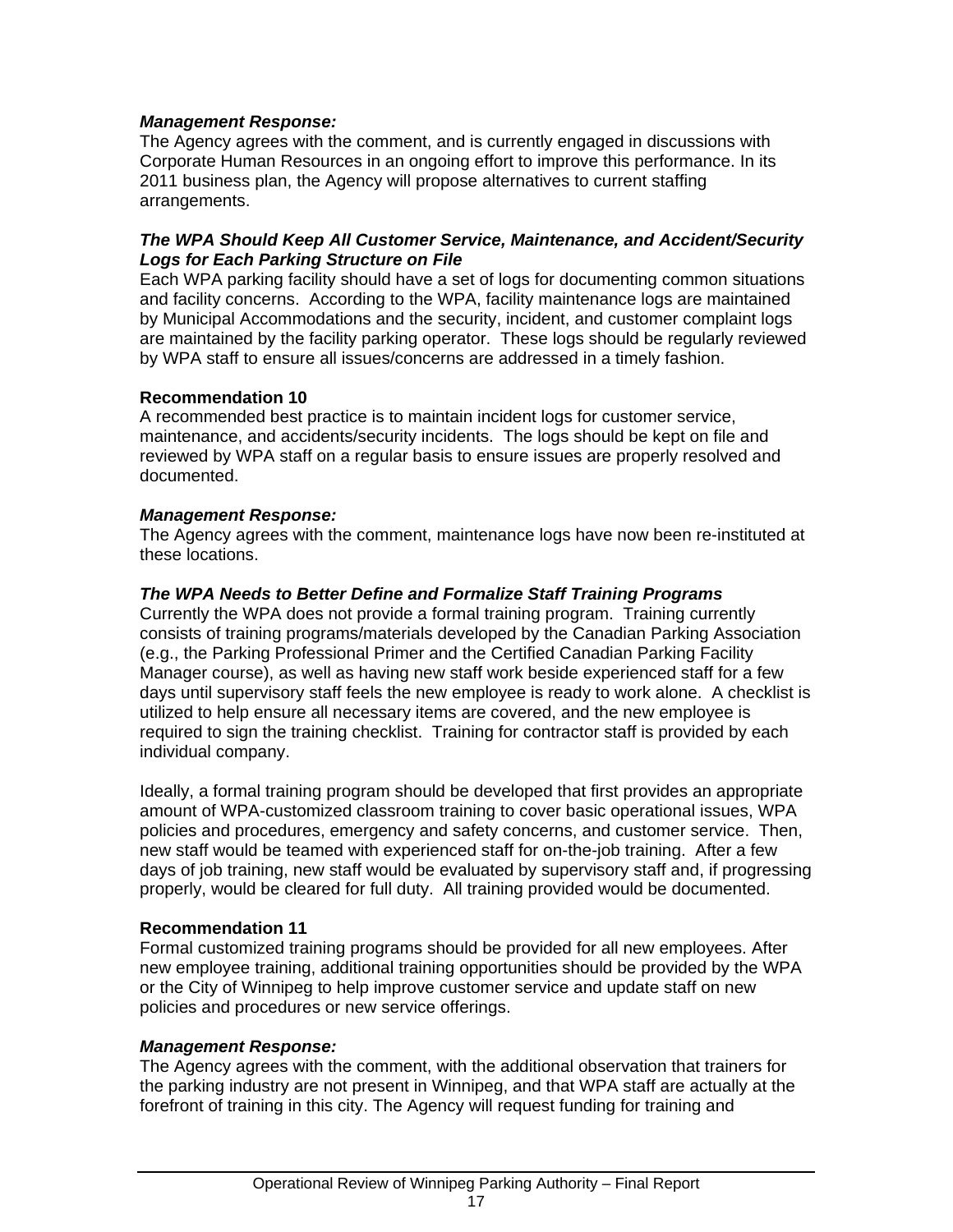assistance to be developed by from Human Resources (Planning and Services) for this purpose in its 2011 business plan.

## *On-Street Parking Operations*

On-street parking in Winnipeg primarily includes metered areas, permit controlled areas, time limited spaces, loading zones, and disabled parking spaces. The total downtown on-street parking supply consists of 3,285 parking spaces. This supply includes 2,452 pay parking spaces, 403 one-hour time limit spaces (no fee), 385 two-hour time limit spaces (no fee), and 45 unrestricted spaces.

WPA staff collects parking funds from the parking meters as needed, based on checks of the Precise Parklink system (reporting system for the Parkeon stations). Checks of Precise Parklink are completed twice per week. The collection crews operate each weekday (two people per crew), and approximately 20 meters are collected each day. Each meter identified by a location code and a meter number. Collection staff can access the collection canisters in each machine, but they cannot access the coins in each canister. The collection canisters are taken to the Treasury for counting and depositing.

*O*

## *Meter Collection Vehicles are Left Unattended During Collections (and Left Running During Winter Months)*

Consistent with generally recommended best practices, each collection team consists of two people. The WPA has two two-person teams, but WPA staff collect meter canisters simultaneously, leaving the vehicle unattended. Significant amounts of cash could be left unattended in the collection vehicle. This is an issue that must be corrected.

As an example, one large North American parking system collects parking meter (pay and display machines) canisters in the following fashion:

- $\circ$  Team arrives at the parking meter. The driver parks as close as possible to the machine, and in some cases double parks (the vehicle is appropriately marked and lighted for sudden stops).
- $\circ$  The collector then exits the vehicle and collects the parking meter canister. The driver stays in the vehicle.
- $\circ$  The collector places the canister in the vehicle, and then both driver and collector travel to the next pay station.

## **Recommendation 12**

The WPA should review its parking meter collection procedures to reduce the risk of theft.

## *Management Response:*

The Agency agrees with the recommendation in principle, however, the collection of pay station cash receipts really requires only one person, and employment of a second individual to sit in the vehicle appears to be wasteful of staff time and poor optics for the public. The Agency will explore other ways to reduce the threat of theft of, or from, its vehicles through the Fleet Management Agency and other industry sources.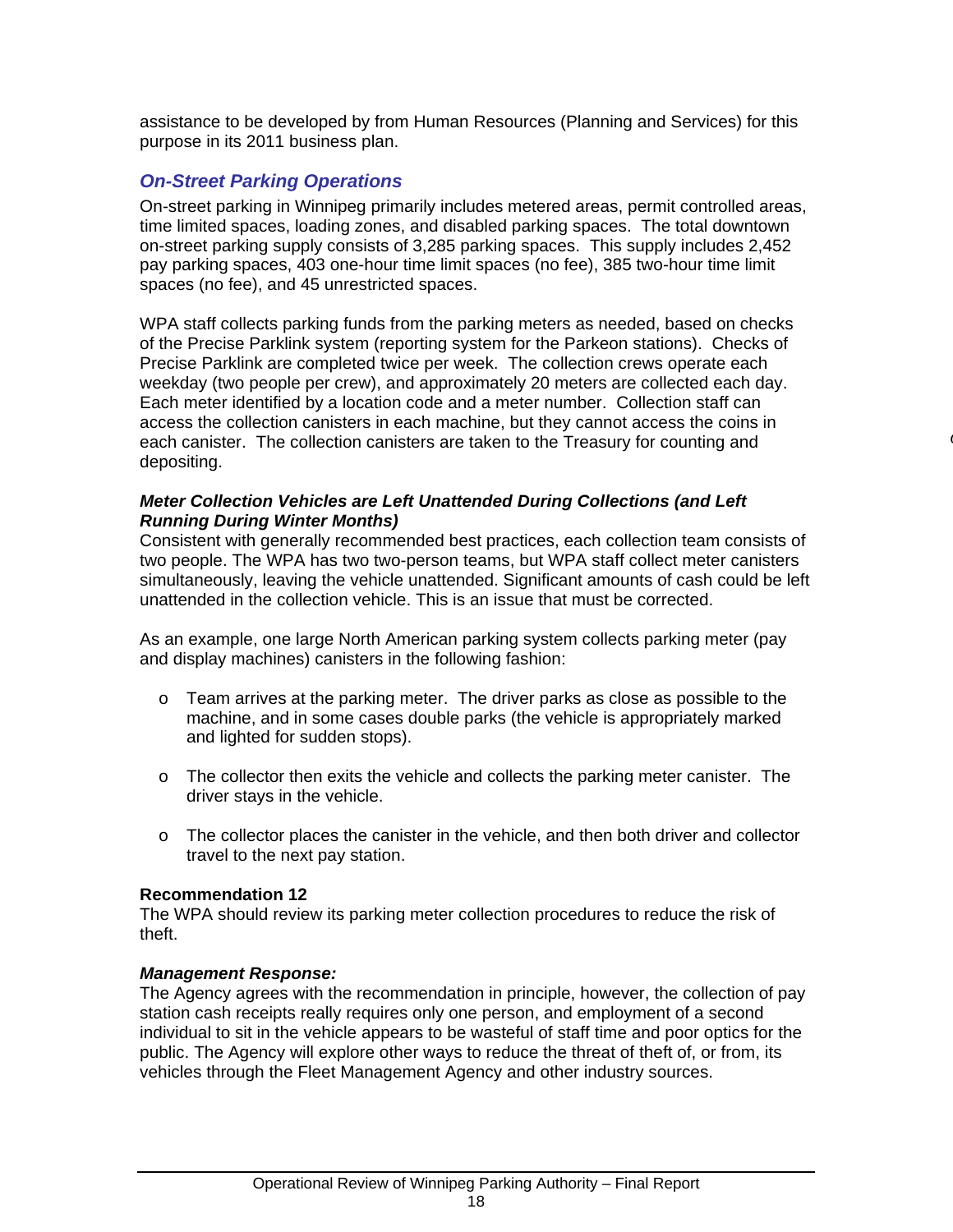## *System Generated Revenue Receipts Should Not be Turned in to Treasury Along with Associated Collection Canister*

Ideally, the people counting the on-street meter revenues should not know how much money is supposed to be in each collection canister. This provides counting staff with the opportunity to keep any counted revenue beyond what is noted on the revenue receipt. For example, if the receipt says the canister should contain \$1,000, but the canister actually contains \$1,035, the counter could take the \$35 overage. Although the Treasury has requested that receipts be included with canisters, Carl Walker recommends discontinuing this practice.

## **Recommendation 13**

The practice of including the receipt in the canister should be discontinued.

## *Management Response:*

The Agency agrees with the recommendation, insofar as meter cash counting is performed, and associated practices are established, by Winnipeg Transit Service Center Branch for the counting and depositing of meter coin. WPA has passed this recommendation on to Transit as a best practice, with a request to consider.

## *Parking Meters Should be Collected Prior to any Maintenance that May Affect Revenue Counts*

WPA staff stated that certain types of parking meter maintenance resulted in a loss of collected revenue data. For example, if a maintenance technician changed an electronic component (e.g., the EPROM) the system would reset and any saved revenue data would be lost. This means that the cash collected by the meter up to that point could not be reconciled with actual utilization.

Whenever possible, parking meter cash should be collected prior to this type of maintenance being performed. This would help ensure that every parking meter collection can be reconciled with system generated revenue counts. The WPA should investigate opportunities to better coordinate meter maintenance and cash collection activities.

## **Recommendation 14**

The WPA should investigate opportunities to better coordinate meter maintenance and cash collection activities to reduce the loss of revenue data.

## *Management Response:*

The Agency agrees that this would be a better practice, however, meter maintenance is performed by the manufacturer's repair team, and collection is performed by internal city teams, there is currently no way of coordinating this collection and maintenance activity. The Agency will propose an alternative method of performing collection work that will unify this process in its 2011 business plan.

## *On-Street Parking Fees are Out of Alignment with Off-Street Fees/Rates*

Carl Walker believes that the on-street parking rates in downtown Winnipeg are out of alignment with off-street rates. This price difference can have several significant negative impacts on the overall downtown parking system. First, lower cost on-street parking can encourage downtown visitors to search for available on-street spaces – increasing traffic congestion and pollution. Second, lower cost on-street parking can lead to an over utilization of available on-street parking resources – increasing frustration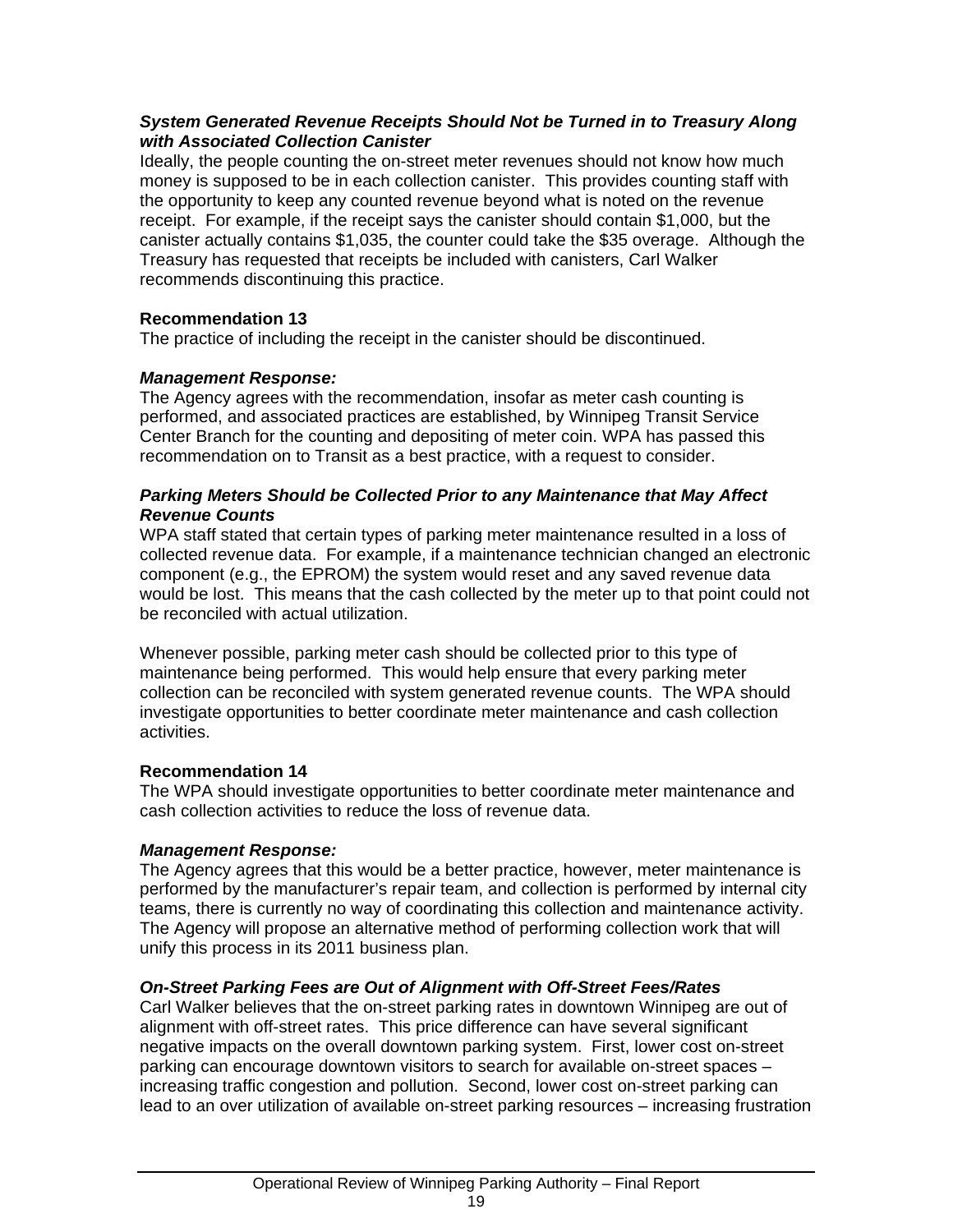for downtown visitors and discouraging them from visiting downtown. Finally, lower cost on-street parking can reduce the utilization of off-street parking resources – making them more difficult to financially support. Ideally, the more convenient on-street parking spaces should be more expensive than the less convenient off-street spaces. On-street parking rates should be set to encourage 85% utilization. This requires regularly monitoring on-street space utilization.

## **Recommendation 15**

We recommend that the WPA review the on-street parking policy with the involvement of stakeholders.

## *Management Response:*

In accordance with the 2011 WPA Business Plan approved by Council on March 23, 2011, the WPA is currently conducting a review of on-street parking rates in high demand areas of the downtown and Exchange District. The results of this review and recommendations for changes to on-street parking rates and times will be brought forward to Council in the 3rd quarter of 2011.

## *Parking Enforcement*

The WPA provides citywide parking enforcement services 24 hours a day, seven days a week. Parking enforcement includes foot patrols, bicycle patrols, mobile (vehicle) patrols, and ALPR patrols. Enforcement officers are assigned to routes, and the officers are rotated between the various routes. Officers also respond to complaints from the community as received by WPA staff. In 2008, (the last full year in which citation information was available), the WPA issued 145,805 parking citations (or tags). Of the citations issued, the vast majority (68.3%) were parking meter violations, no stopping/parking violations, or overtime parking violations. The total number of citations issued in 2008 includes warnings and voids (34,816).

## *The WPA Needs to Establish Key Metrics for Measuring the Effectiveness of the Parking Enforcement Program and Enforcement Officers*

Currently, the WPA does not actively track on-street parking durations and turnover (although the ALPR system may be able to provide parking duration statistics). In addition, the WPA has not yet established formal methods for evaluating parking enforcement officer job performance (outside of quality-control checks of citations and reviewing citation totals). This would not include any citation quotas for enforcement officers.

The WPA currently issues a relatively low number of parking citations per officer. Based on 2008 enforcement statistics (WPA website), the WPA issued approximately 3,240

citations per officer (assuming 45 officers per the WPA website). The number of citations issued per WPA officer is lower than seven other communities surveyed by the WPA (see adjacent table). The number of citations issued by the WPA

| City               | <b>Citations</b><br><b>Issued</b> | <b>Officers</b> | <b>Citations per</b><br><b>Officer</b> |
|--------------------|-----------------------------------|-----------------|----------------------------------------|
| Winnipeg           | 145,805                           | 45              | 3,240                                  |
| Ottawa             | 377,501                           | 55              | 6,864                                  |
| Vancouver          | 400,000                           | 100             | 4,000                                  |
| Calgary            | 330,000                           | 68              | 4,853                                  |
| Victoria           | 193,000                           | 13              | 14,846                                 |
| Saskatoon          | 125,645                           | 19              | 6,613                                  |
| Hamilton           | 180,020                           | 55              | 3,273                                  |
| <b>Thunder Bay</b> | 45,000                            | 6               | 7,500                                  |

Comparison of Citations Issued in Other Municipalities (source: WPA website)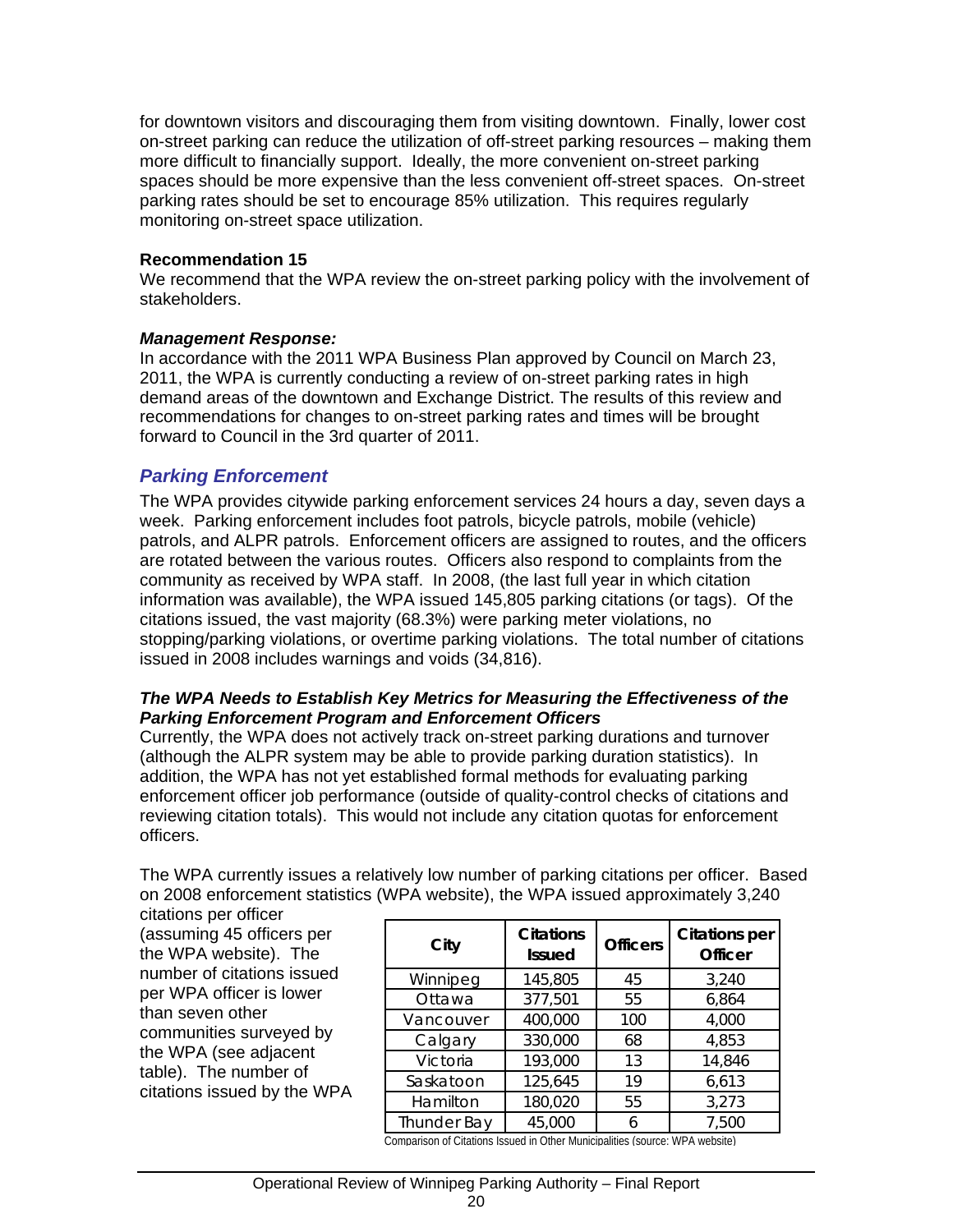may be appropriate. The number of citations issued could be due to a number of factors including marketing and education programs, warning programs, lower levels of parking duration and turnover, fewer violators, differences in parking availability, etc. It is important to note that this observation should not result in enforcement officers being given quotas to better match citation issuance levels of other parking programs.

The best way to measure enforcement program performance is through the collection and analysis of appropriate data. This data, collected at regular intervals, should include parking occupancy, duration, and turnover data, violation rates and capture rates, and the collection of direct parking revenues and citation fines.

Ideally, baseline data should be collected and benchmarks should be set based on conditions in Winnipeg. However, as a starting point, typical industry standards should be adopted for baseline assessment purposes. The following standards are presented as possible starting points for setting goals for WPA enforcement:

- o Overall on-street occupancy rate: 85%;
- o Average duration of stay in on-street spaces: 70-120% of time posted limits;
- o Overtime/meter violation rate: 5-7%;
- o Overtime/meter capture rate: 20-25%;

Ideally, the program's goals and policies would be developed through a formalized process led by the WPA, but also incorporating input from key stakeholders, city staff, and the community at large. Additionally, as suggested above, such goals should be reflected in specific, measurable targets for parking in downtown Winnipeg and adjacent areas that might be impacted by development and an increase in parking demand.

#### **Recommendation 16**

The WPA should establish key metrics for measuring the effectiveness of the parking enforcement program and enforcement officers.

#### *Management Response:*

The Agency agrees with the comment, it does, in fact, review metrics as spot checks, or on a case by case basis while investigating individual situations. Maintaining and consistently checking performance records is a task assigned to the enforcement system contractor. In 2011, the Agency will plan for funds to assign additional human resources to the gathering and maintenance of enforcement performance and other records.

#### *Transfer Responsibilities for Loading Zones and On-Street Time Limits to the WPA and Post Time Limits on Loading Zone Signs*

Current on-street loading zone signs do not include time limits. As the signs do not include time limits, it may be difficult for people to understand how long they can park in the zone. All parking regulatory signs should include sufficient information to help people park properly. All loading zone signs should include the appropriate parking time limit.

The WPA is not currently responsible for on-street time limits, loading zones, and associated signage. All city-owned public parking, including the designation of time limits, loading zones, and associated signage should be consolidated in the WPA.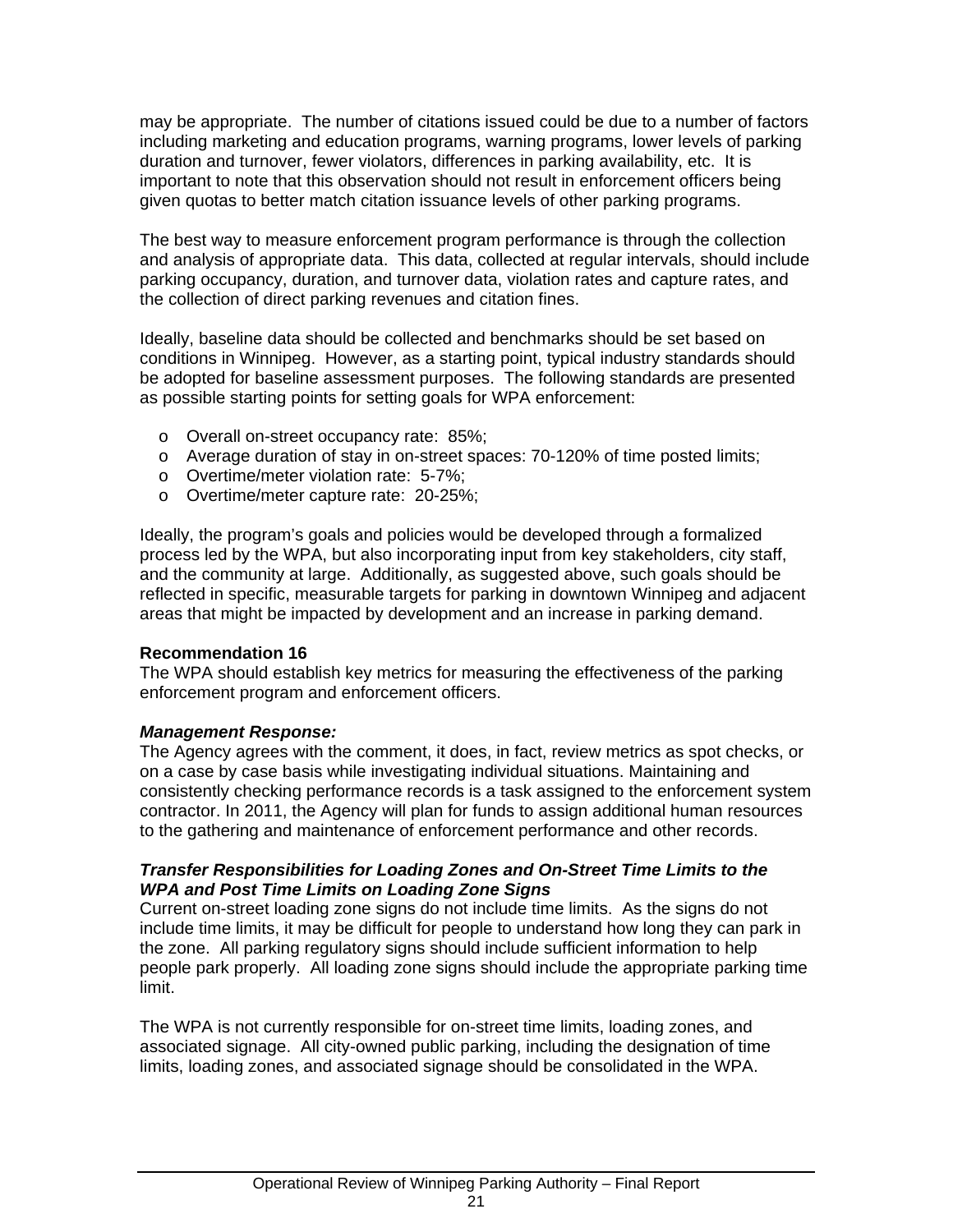## **Recommendation 17**

The responsibility for establishing loading zones and time limits should be transferred to the WPA.

#### *Management Response:*

The Agency agrees with the comment and has recently received delegation of this responsibility from the Public Works Department. The Agency is now developing a process which involves input for the Public Works department and the community for approving and removing loading zones, and this will be in place by the end of 2010.

#### *Current Parking Enforcement-Related By-laws Need to be Updated*

o *Update By-laws to Require Vehicles to Move a Set Distance Once the Time Limit is Exceeded* 

Currently, vehicles only need to move slightly to get a fresh time limit. This means that, with little effort, people can stay parked on-street for periods of time greater than posted limits. In many communities, this often results in employees moving their vehicles every two hours (or whatever the posted time limit is) but remaining parked on street – in spaces that are generally intended for downtown customers and visitors.

To combat this challenge, it is recommended that the city consider revising parking enforcement by-laws to require vehicles be moved off the block face (or full block, counting both block faces) entirely at the end of the designated time limit. The policy used by the City of Fort Collins, Colorado could be used as a starting point for by-law adjustments. Another approach could be to use parking pricing strategies to encourage proper behaviors.

#### o *Work to End the Requirement of Placing Parking Violations on Vehicles Before they Become Official*

Currently, the WPA must place a parking citation on a vehicle before the citation is considered issued/valid. Because of this requirement, WPA enforcement officers take digital pictures of citations on vehicles as proof the citation was issued appropriately. Most parking systems reviewed by Carl Walker do not have this restriction.

It is recommended that the WPA work with the Province of Manitoba to eliminate this requirement and to consider parking citations valid once they are issued, whether or not the citation is placed on the vehicle. It is assumed that if a citation is issued by a police officer, the citation is not considered invalid if the person that committed the infraction runs away. The same should be true with parking citations. People should not be permitted to flee the scene once a citation is started in order to invalidate the citation. The fact that the vehicle left without the citation being placed on the windshield does not mean an infraction did not take place. The citation should be mailed to the person if they refuse to accept the citation.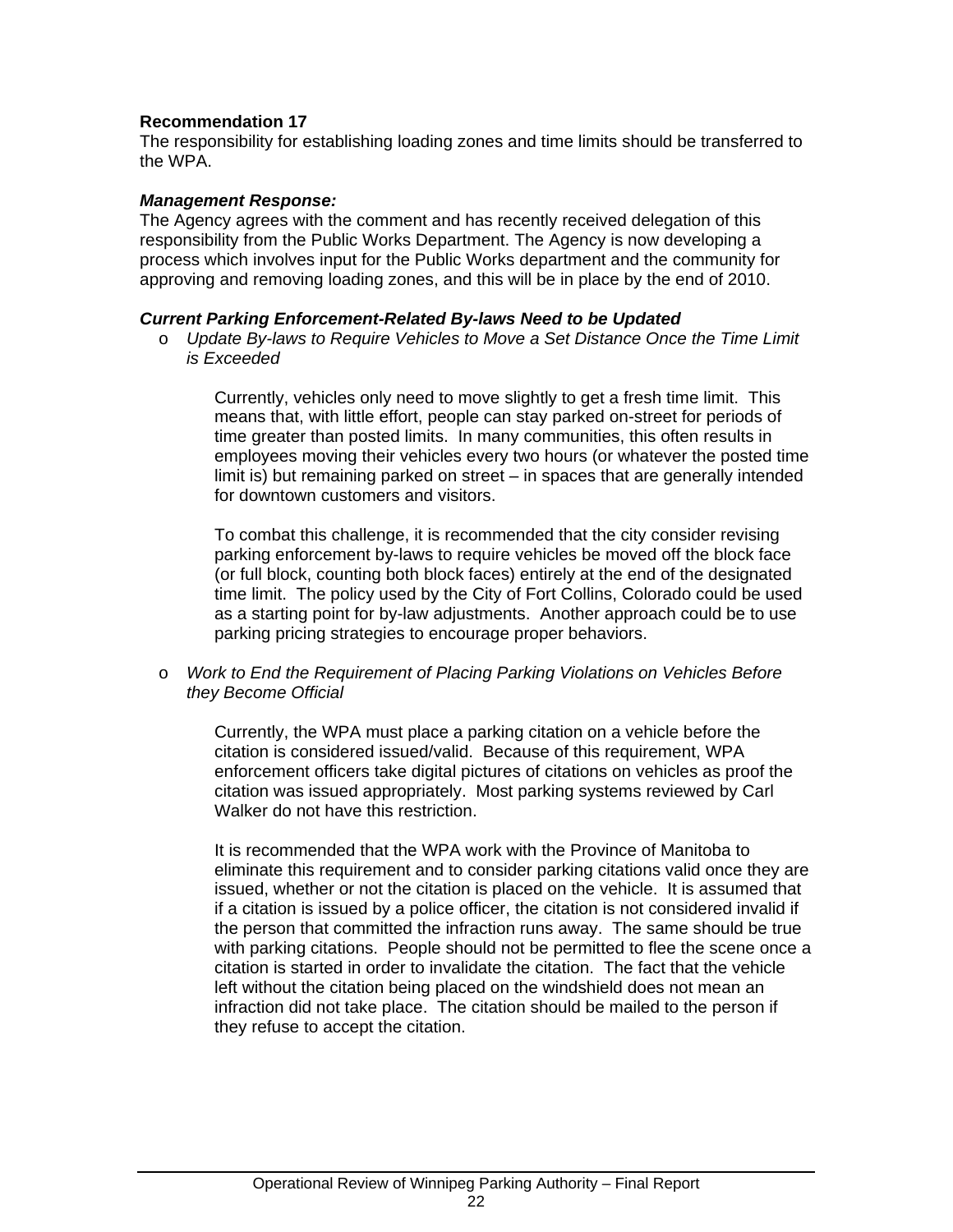## **Recommendation 18**

The WPA should work with the Legal Services Department to prepare amendments to the parking enforcement by-laws and provincial legislation to improve enforcement procedures.

## *Management Response:*

The Agency agrees with the comment and has made these observations to the Province of Manitoba and City of Winnipeg Legal Services. The Province has agreed to review the wording of the legislation, and may make changes in its own time over the next few years. The Agency will continue to encourage this. City by-laws amplify provincial legislation and are currently as effective as they can be under current provincial rules.

## *Parking Enforcement Staff Should Not Void Parking Citations, Unless Citations are Issued In Error*

Once a parking citation is started, it should be completed. WPA enforcement staff have the authority to void parking citations at any point of the issuance process. This means that officers could be tempted to void citations for certain individuals they know or if they are offered some inducement. This practice should be discontinued. Instead, officers should be allowed to change citations to warnings as needed. These warnings could then be tracked in the system, and full citations could be issued in the future if prior warnings have been issued.

## **Recommendation 19**

Parking enforcement staff should not have the authority to void parking citations, unless citations are issued in error.

## *Management Response:*

The Agency agrees with the comment, officers are routinely instructed to assign warning status to tickets rather than void status. Void status must be authorized by a supervisor. The enforcement contractor has been reminded of this.

## *Enforcement Vehicle Keys Need to be Properly Secured*

Enforcement vehicle keys are currently stored in the parking enforcement office on a wooden key holder. The keys are not securely locked in a storage cabinet or a key storage safe. Therefore, anyone walking past the key board can take a set of keys.

The WPA could investigate purchasing a key safe with an electronic lock that requires a key code for entry. Key codes could be issued to appropriate personnel, and safe access could be monitored using software included with the safe.

## **Recommendation 20**

Enforcement vehicle keys should be stored in a lockable storage cabinet, a cabinet specifically designed for key storage, or a key safe.

#### *Management Response:*

The Agency agrees with the comment and a new key control box has been purchased for installation.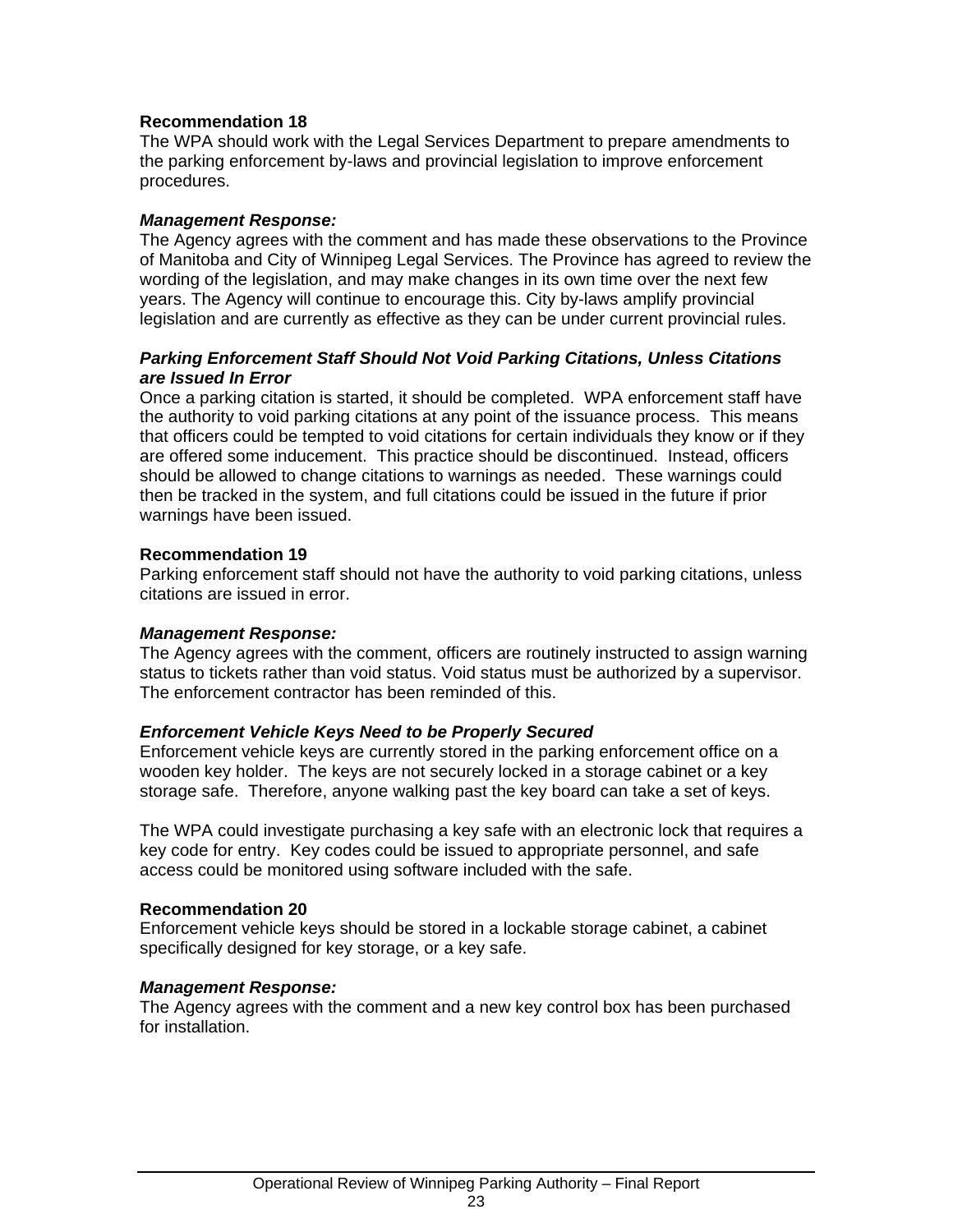## *Revenue Control, Cash Handling, and Reconciliation*

Based on field observations, the level of revenue control provided by the WPA is generally consistent with other parking systems reviewed by Carl Walker. This includes reconciling collected vouchers and invoicing accounts, verifying WPA cash deposits with bank data, reviewing monthly facility reports provided by the parking operator, comparing revenue control system reports (PowerPad cashier reports) with cashier deposits, comparing on-street meter deposits with system generated reports, and reconciling front desk cashiering activities.

However, several concerns were noted by review staff that will need to be addressed. Significant concerns include general cash handling policies and reconciliations of parking facility activities.

## *The WPA Needs to Establish an Appropriate Policy for Voucher Production*

There were a number of concerns noted during the review of voucher production that will need to be addressed by the WPA. This includes:

o Vouchers are produced using a fee computer and bulk encoder located in the parking office. It is our understanding that this fee computer is not currently online with any central control computer. Staff wishing to produce a set of vouchers can enter a password into the fee computer (only one password is used). WPA staff does not currently monitor the production of vouchers to determine how many vouchers are printed or if those that are printed are in inventory or have been used. In addition, as only one password is used, there is no way to know who produced the vouchers. This can result in vouchers being produced without the knowledge of WPA finance staff.

This situation can be corrected by assigning individual passwords to staff allowed to print vouchers, not allowing staff that issues or audits vouchers to print vouchers, producing voucher production reports daily or each time they are printed, and maintaining a voucher inventory log.

- o The WPA currently maintains a small inventory of vouchers in a locked cabinet for each client group so that orders can be filled quickly. However, these inventories are not monitored. There is no inventory log, vouchers pulled from inventory are not recorded, and no inventory audits are performed. This means that vouchers can be improperly pulled from inventory and used without a client's approval or knowledge.
- o Voucher clients typically travel to the WPA parking office to pick up vouchers when needed. Vouchers are not currently signed by clients when they are picked up.

Since the vouchers are used to reduce or eliminate parking charges in WPA parking facilities, they should be properly tracked, inventoried, and treated in a similar fashion to cash. In order to correct these issues, the WPA should assign individual passwords to staff allowed to print vouchers, not allow staff that issues or audits vouchers to print vouchers, produce voucher production reports daily or each time they are printed, maintain a voucher inventory log to record new supplies and log out issued vouchers, and require clients to sign for vouchers each time they are picked up.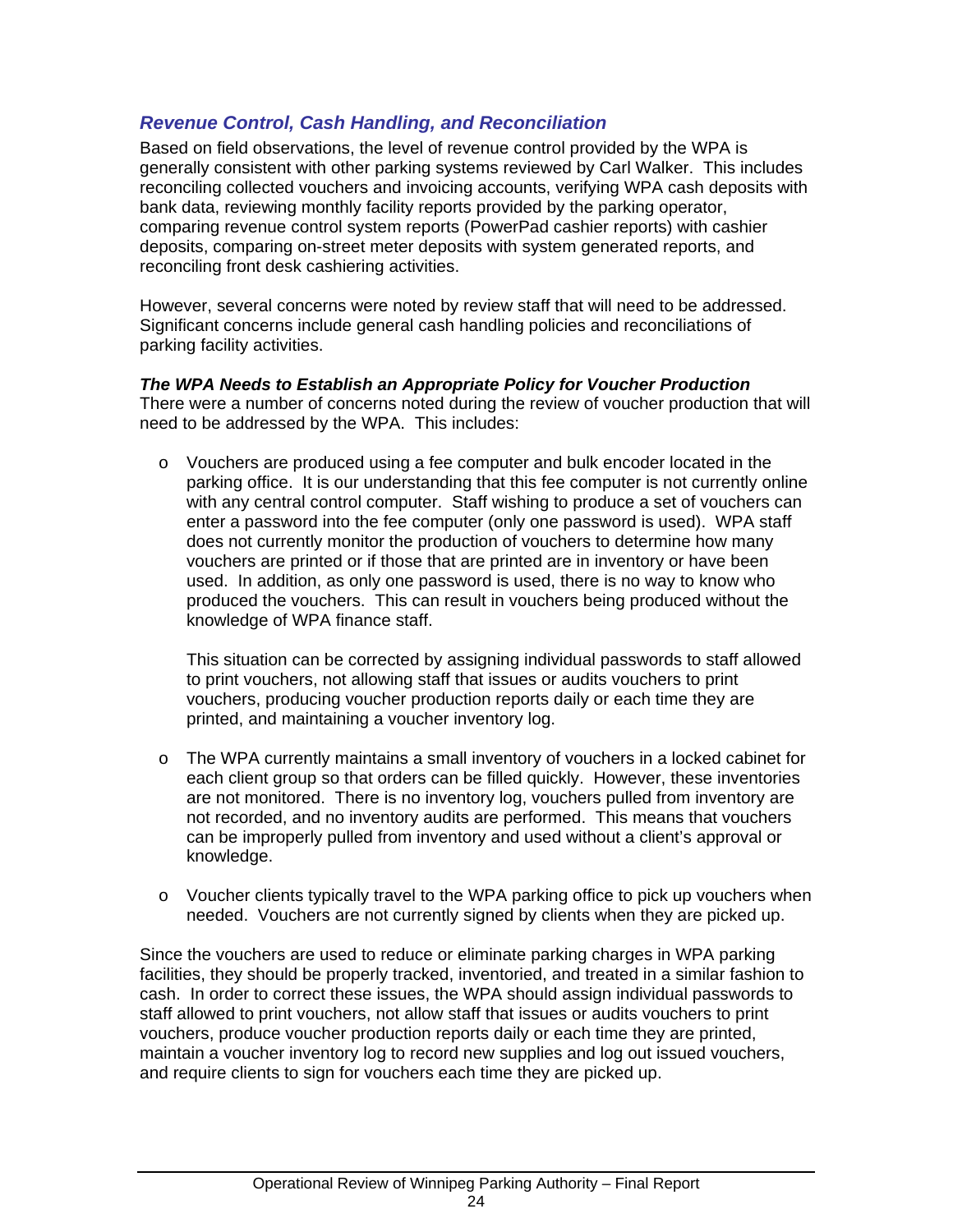## **Recommendation 21**

The WPA should establish an appropriate voucher production policy and procedures.

#### *Management Response:*

The Agency agrees and has already adopted recommended changes.

#### *The WPA Needs to Improve Reconciliations of Parking Operator Activities*

The monthly reports provided by the parking operator are not complete enough to accurately account for all parking facility activities. Issues include:

- $\circ$  The parking operator does not provide sufficient information concerning customer service complaints/issues, maintenance concerns/issues, and security/accident incident information. This issue can be corrected by requiring the operator to maintain customer service, maintenance, and security/accident logs for each facility. Any issues or concerns should be communicated to the WPA immediately (if an emergency or possible insurance claim) or in the monthly report. The information should include the incident, appropriate contact information, and what the operator did to address the issue. If there are no incidents to report, the monthly report should state that there were no incidents.
- o Parking accumulation and utilization information is important for reconciling activities, adjusting rates and parking allocations, determining the impacts of rate adjustments, and maintaining historical information. Utilization information would be provided by the PARC system, and should include differential counts and accumulations for monthly and transient parkers. Some parking operators provide this information as averages for the month, while others provide counts and peak occupancies by day. This information should be included in parking operator reports.
- o Monthly parking operator reports should include information concerning the number of transient tickets processed each day, average fee amounts per day, and ticket stocks used (including ticket tracking numbers). This information will help reconcile activities and help provide data necessary to model future parking rates and revenues.
- o The parking operator should be able to provide continual tracking of nonresettable lane counters (e.g., number of vehicle entries and exits) so that WPA staff can ensure all vehicles were processed correctly. This information would be provided by the PARC system or by non-resettable lane counters mounted in each lane (usually inside each control gate). Ideally, this number would be recorded each time a cashier starts and ends their shift. This would provide a means to ensure each vehicle exit had a corresponding transaction (either a monthly card exit or a fee computer transaction).

In addition to these issues, the parking operator should provide copies of all deposit receipts along with the cashier fee computer reports to the WPA on a daily basis. This would allow WPA staff to compare bank deposits with fee computer reports more quickly.

## **Recommendation 22**

The WPA should establish appropriate Parking Operator activity reconciliations.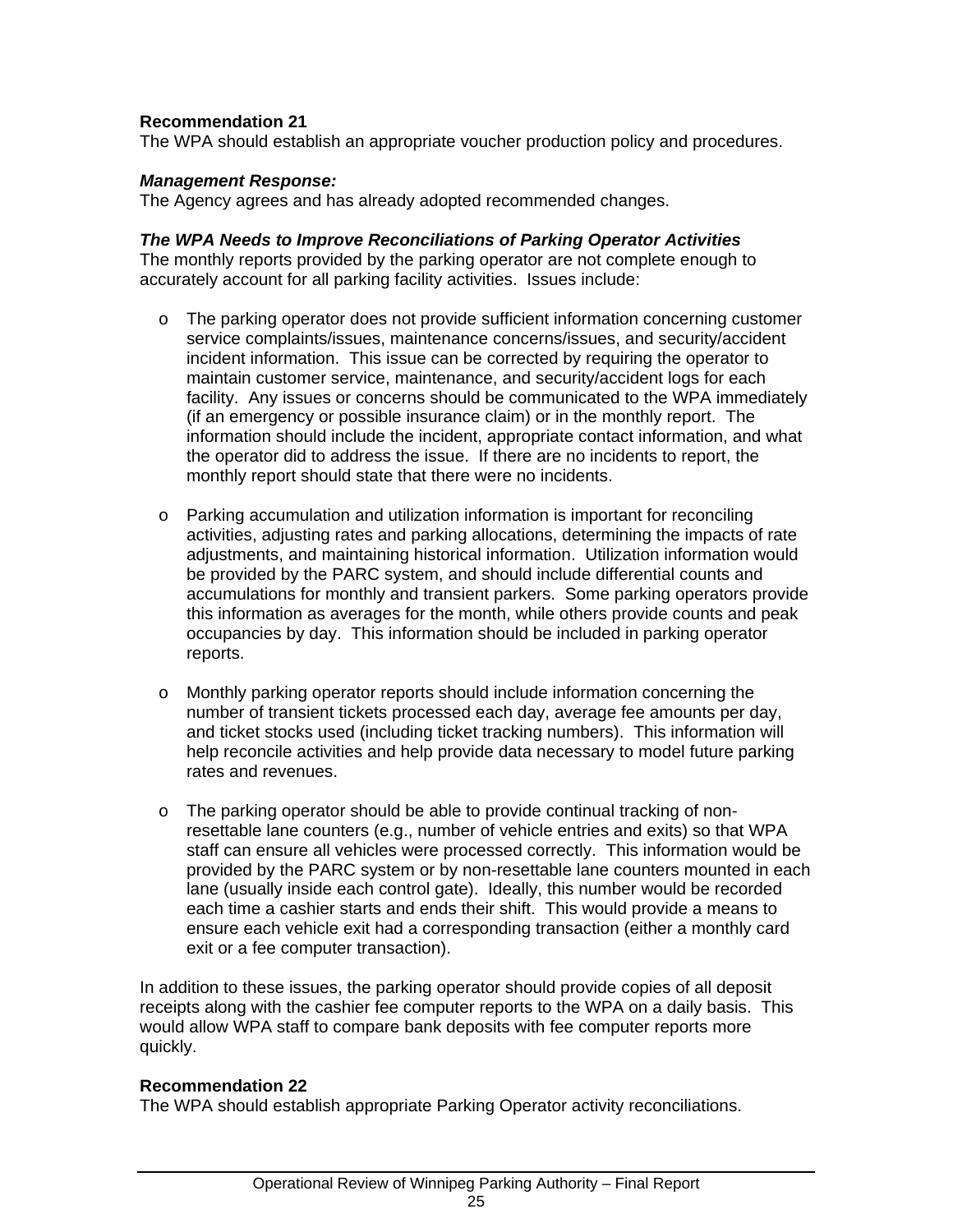## *Management Response:*

The Agency agrees and has adopted the recommendation.

## *The WPA Needs to Improve Cash Handling Policies and Procedures*

There are three areas where the WPA needs to improve cash handling:

o *Chain of Custody Policies for Cash, Including the Break Policy Relative to Cash Handling for Cashiers* 

Currently, starting change funds are not double verified when issued to front desk cashiers. In addition, cashier deposit drops are not double-verified prior to being placed in the drop safe. Therefore, if a change bank or deposit drop does not contain the appropriate amount of money, it is difficult or impossible to accurately determine who is responsible. It is not clear if this same situation is occurring in the parking facilities, as the parking operator is responsible for properly verifying change and deposit funds. However, no written policies were found that address cash handling in the parking facilities.

Every time a change bank is issued or money is dropped into the drop safe, it should be double verified and noted on a cashier report or change funds and drop safe logs. This process ensures that the chain of custody is maintained, and the cash that is either directly or indirectly passed from one individual to the next is verified. This will ensure that the individual assuming custody of the cash is assured that he/she is receiving the correct amount. Staff should be retrained on chain of custody procedures and required to sign a document stating he/she is clear on the procedures and consequences for not adhering to them.

Another concern is cash handling during front desk cashier breaks. Currently, another cashier or supervisor works out of the same cash drawer as the cashier being given the break. The cashier receiving the break does log out of the computer while on break. However, there is no verification or documented change of custody for the cash in the fee computer drawer. Therefore, if funds are missing it is difficult or impossible to accurately determine who is responsible. As with other cash handling issues, it is not clear if this same situation is occurring in the parking facilities. However, no written policies were found that address cash handling during breaks for the parking facilities.

Break cashiers should work out of a second cash drawer or break bag. This would require a separate break attendant change fund. The attendant receiving the break should log off the computer (or suspend their shift), and the break attendant should log in. All transactions should be kept separate, with the break attendant following the typical cashier closeout procedures after the break. In addition, a secure place (e.g. lockers with cashier-owned locks) is needed for cashiers receiving breaks to store shift cash, or a lockable fee computer drawer could be acceptable.

#### o *The WPA Needs to Establish a Regular Cash Drop Policy for Cashiers*

It was noted during the field review that the WPA does not require cashiers to deposit cash until the end of their assigned shift. This can mean that cashiers can have a significant amount of cash in their cash drawer by the end of their shift.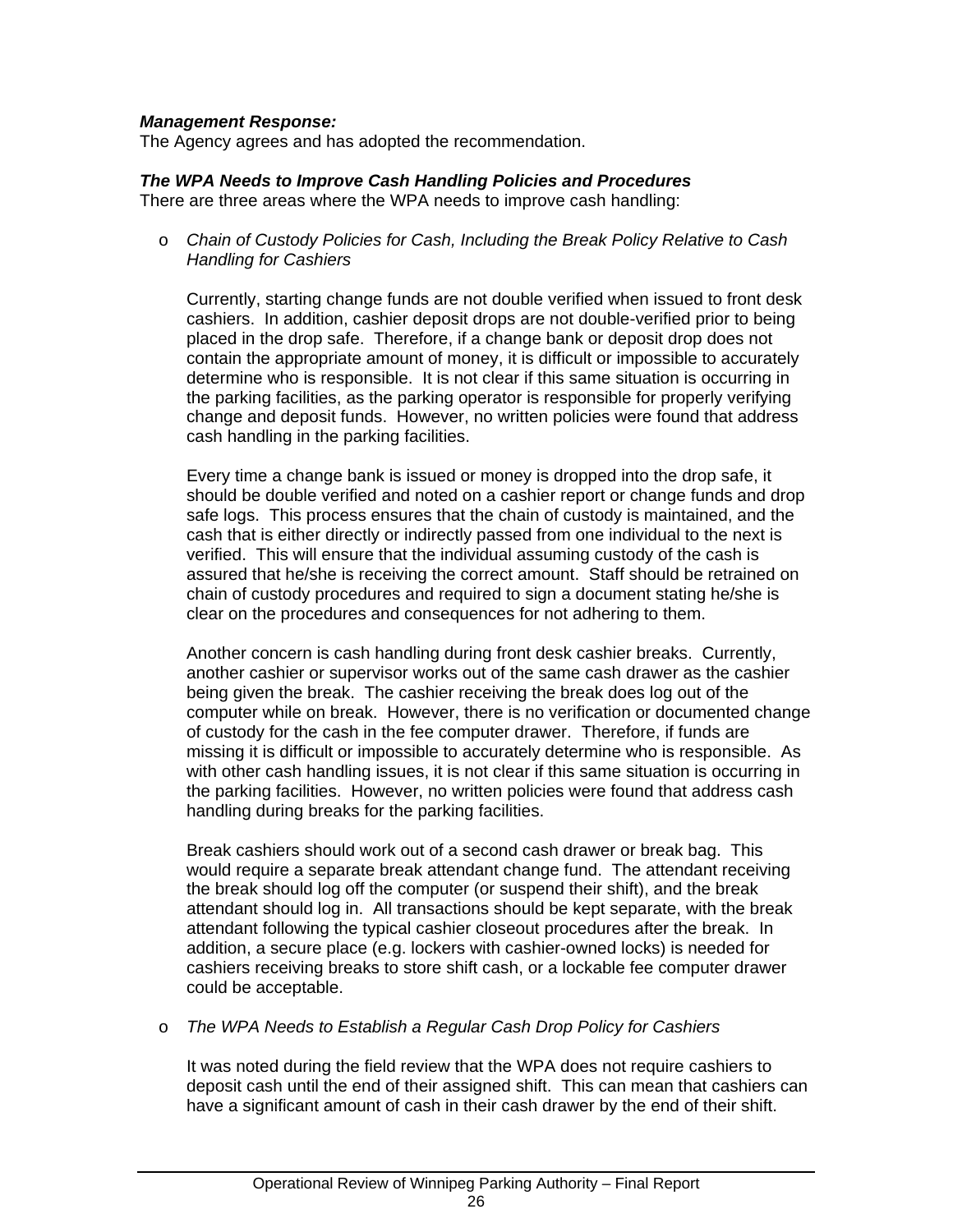Allowing cashier to accumulate large amounts of cash throughout their shift can make end of shift closeout take longer (more cash to count), and can be a tempting target for thieves.

Instead, it is recommended that the WPA institute a policy that requires cashiers to make periodic cash drops during their shifts. For example, cashiers could be required to make a \$200 deposit every time the cash in their cash drawer exceeds \$200 over their starting change bank. The deposits would be double verified, and each deposit bag (lockable or tamper evident) would be identifiable to the cashier making the deposit. Each deposit would be recorded on the cashier's log and a deposit log.

o *The WPA Needs to Utilize Serialized Tamper-Evident Deposit Bags (or Lockable Deposit Bags) for Cash Deposits* 

The deposit bags currently used by WPA front desk cashiers are not lockable or tamper evident. Carl Walker recommends the use of lockable or tamper evident bags for all cashier deposits. This will help ensure access to deposited funds is limited to those authorized. The use of lockable or tamper evident bags is enhanced with the addition of double verification.

## **Recommendation 23**

The WPA should improve cash handling procedures to strengthen the security of cash and enhance the ability to identify the persons responsible for the custody of cash.

## *Management Response:*

The Agency agrees and will include planning for the additional staff time required to accomplish this in its 2011 business plan.

## *The WPA Needs to Improve Parking Permit and RFID Transponder Controls*

The WPA currently stores parking permits and RFID transponders in a lockable storage cabinet. Parking permits are issued in numerical order. However, this cabinet is left open during business hours so that cashiering staff has access to permits and transponders.

This condition is typical of many parking systems. However, according to WPA staff, there is currently no formal process for reviewing permit/transponder inventories and comparing inventories to sales. This means that permits could be issued out of sequence, or that permits could be issued without processing them appropriately (e.g., permits may be issued but no billing account is set up).

## **Recommendation 24**

The WPA should establish a policy for periodic reviews of permit and transponder inventories, comparing inventories with permits/transponders issued or reported lost or stolen to ensure all permits are processed appropriately.

## *Management Response:*

The Agency agrees and has adopted the recommendation.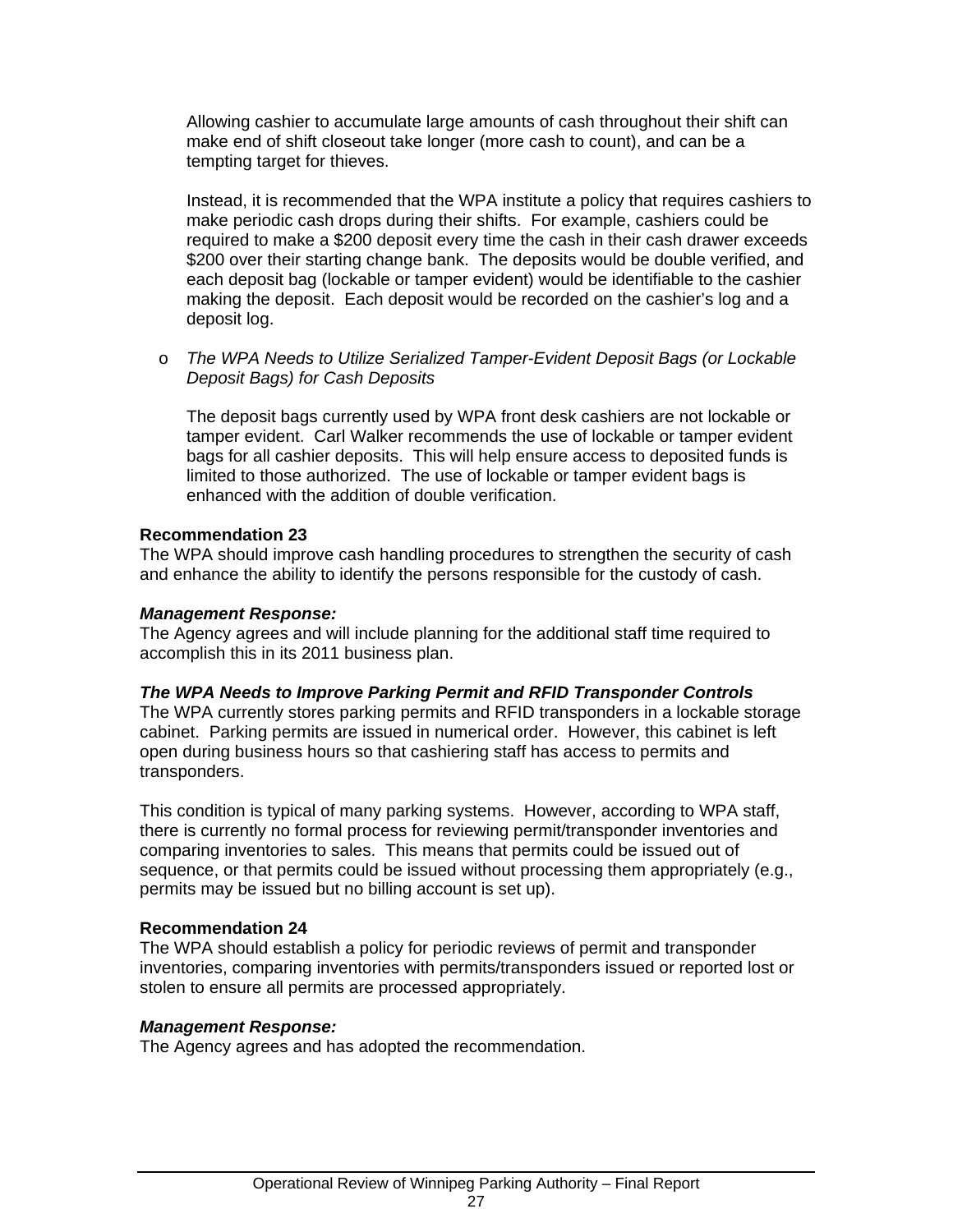## *The WPA Needs to Improve the Utilization of PARC System Reports to Reconcile Parking Operator Activities.*

According to WPA staff, the WPA does have the ability to pull reports from the PARC system to review cashier activities, lane reports, parking utilization, etc. However, the WPA does not currently utilize these reports on a routine basis.

The information that can be provided by the PARC system is important for reconciling activities, monitoring utilization, and addressing equipment concerns. The primary goals are to ensure an accurate accounting of all facility activities and that sufficient information exists to reconcile all facility activities. At a minimum, the WPA should program the system to automatically pull reports as follows:

- o Daily lane activity and utilization reports.
- o Daily system activity reports (equipment monitoring).
- o Monthly revenue reports.
- o Monthly utilization reports.

Additional reports (e.g., daily cashier activity reports) should be reviewed and audited each day by the parking operator. These reports are necessary to properly monitor parking operator activities, reconcile and audit cashier activities, compare facility utilization with revenues collected, and provide sufficient data for management and system planning.

## **Recommendation 25**

The WPA should utilize PARC system reports to monitor parking operator activities.

## *Management Response:*

The Agency agrees and will include planning for the additional staff time required to accomplish this in its 2011 business plan.

## *The WPA Needs to Improve the Accuracy of On-Street System Generated Revenue Reports*

The WPA currently investigates on-street meter deposit discrepancies only if they are over \$50. This results in the WPA investigating discrepancies only if they are greater than 2.5% to 5% of the deposited amount. This margin of error is higher than typical industry standards.

## **Recommendation 26**

The WPA should continue working with the on-street meter provider to investigate opportunities to improve system-generated reports to reduce deposit discrepancy thresholds.

## *Management Response:*

The Agency agrees and has adopted the recommendation.

## *All Auditing and Reconciliation Processes Should be Clearly Outlined or Flowcharted*

WPA auditing and reconciliation processes are not currently outlined. The policy and procedure manuals provided by the WPA do not include any detailed processes for any auditing or reconciliation processes.